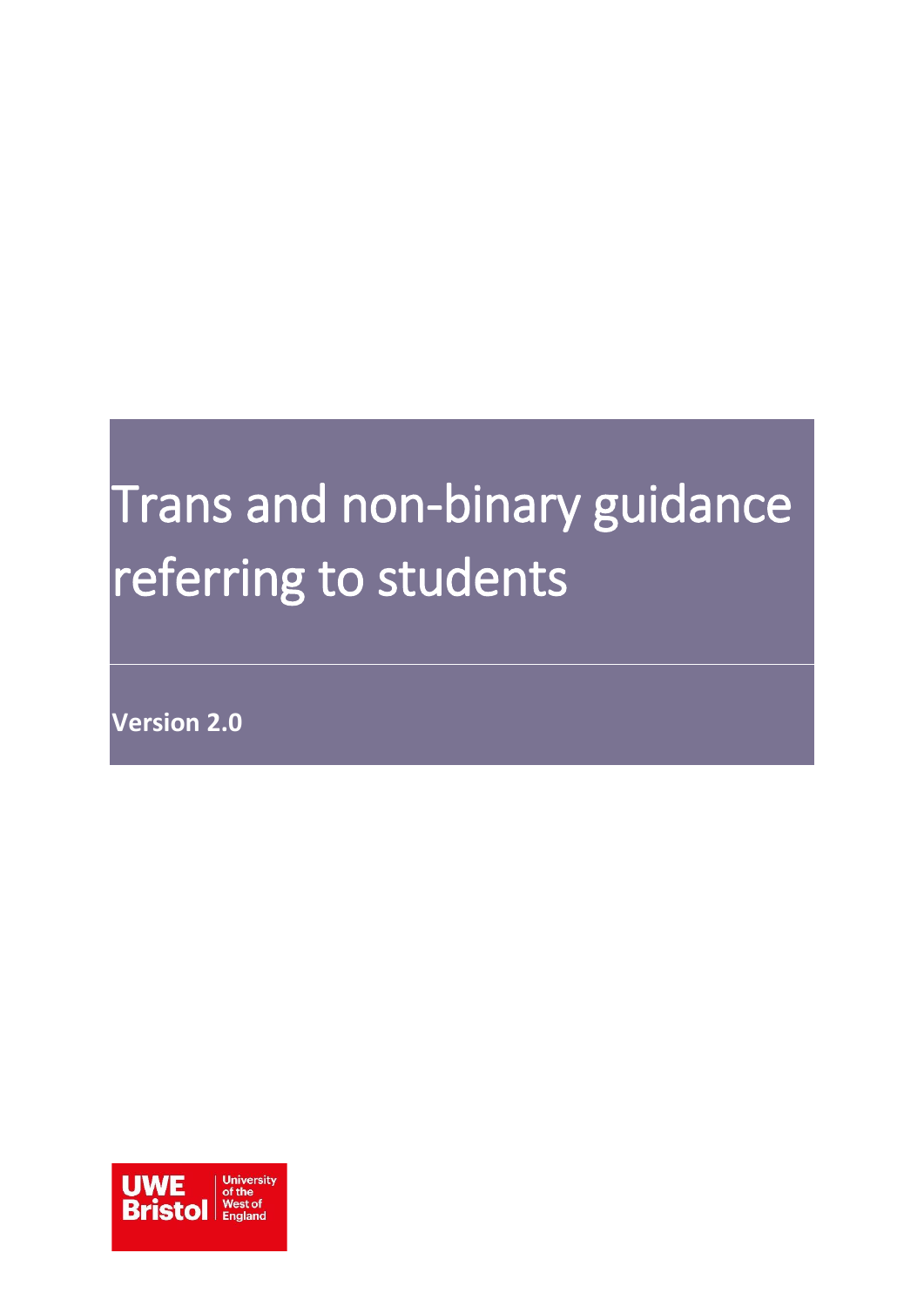### <span id="page-1-0"></span>Contents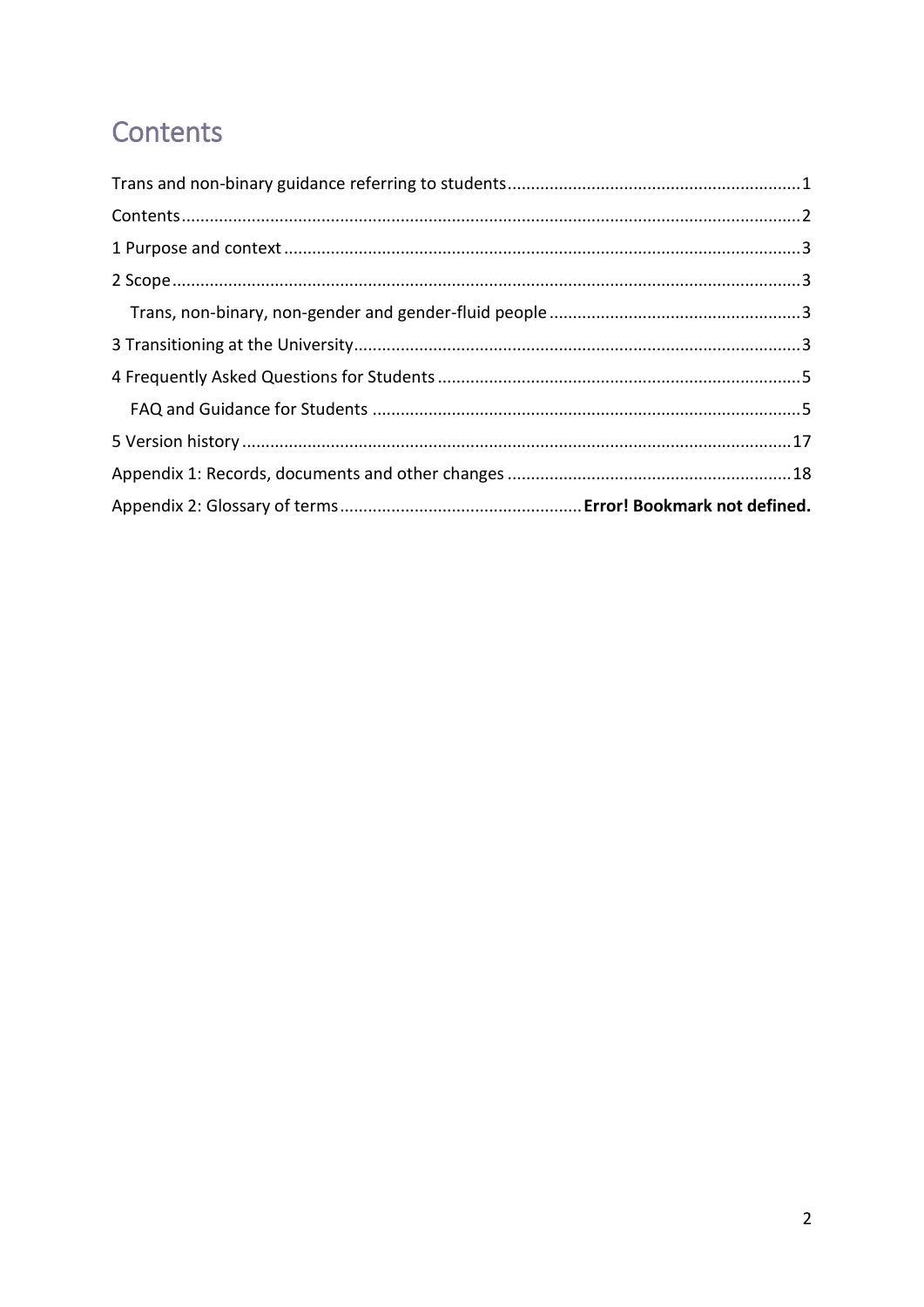## <span id="page-2-0"></span>1 Purpose and context

1.1 The University is committed to ensuring that all students and potential students have the right to be treated with fairness, dignity and respect.

1.2 This Guidance document sets out practical elements of inclusive practice to support trans and non-binary people at the University, and outlines what trans and non-binary students and applicants can expect from the University.

1.3 This Guidance is underpinned by the Trans and Non-Binary Policy, which sets out the University's commitment to the development of inclusive and supportive learning and working environments for trans and non-binary students and staff where all individuals have the opportunity to fulfil their potential. The Guidance is also supported by staff development and intranet guidance to introduce the key information people need to know to work inclusively with trans students or trans staff. For the avoidance of doubt, this guidance does not form part of a student's contractual terms with the University.

## <span id="page-2-1"></span>2 Scope

-

2.1 In this guidance we use the expressions 'trans' or 'trans people' as an umbrella term to describe people who are trans, non-binary, non-gender, gender-fluid, or who have a gender identity which is not consistent with the sex they were assigned at birth. Appendix 1 contains a Glossary of terms relevant to this guidance.

### <span id="page-2-2"></span>Trans, non-binary, non-gender and gender-fluid people

2.2 Trans people are those whose gender is not the same as, or does not sit comfortably with the sex they were assigned at birth.

2.3 Some trans people identify as women or men. Some trans people do not identify as either women or men, they identify as both, or neither, and possibly to varying degrees, or outside of that spectrum. Or they have a fluid sense of gender identity.

2.4 The University provides the option of selecting gender markers other than 'male' and 'female' for students.

### <span id="page-2-3"></span>3 Transitioning at the University

3.1 It is important to note that transitioning is a personal process. It is not necessarily a medical process, and it can involve different steps for different people. It should never be assumed that a trans individual is experiencing gender dysphoria<sup>1</sup> or that they intend to

<sup>1</sup> <https://www.nhs.uk/conditions/gender-dysphoria/> A diagnosis of gender dysphoria is necessary to obtain a Gender Recognition Certificate.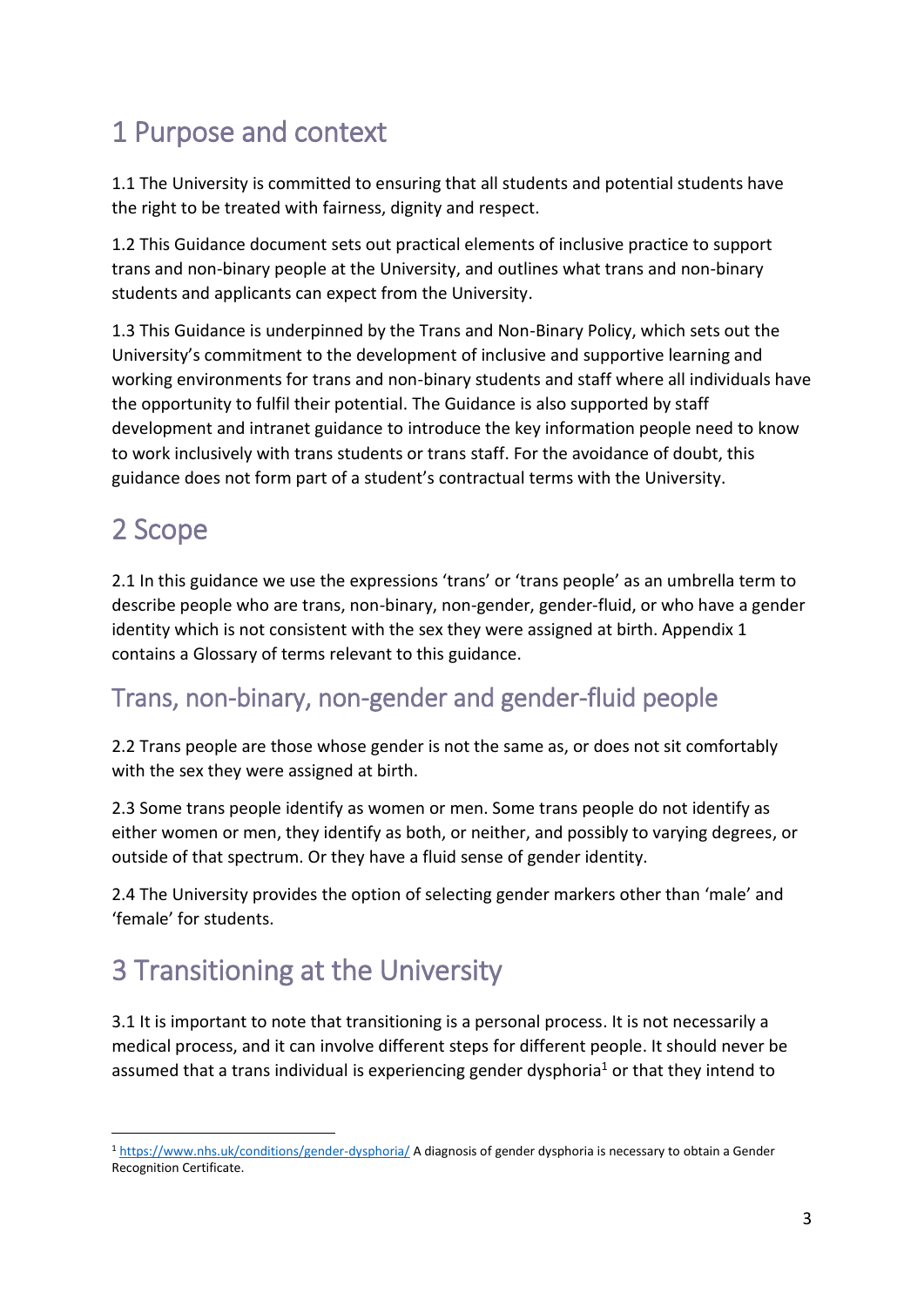undergo any medical processes relating to their transition, nor should trans people be asked about their intention to undergo these processes.

3.2 If you decide to transition while studying or working at the University, you do not need to inform anybody of your intention. If you do decide to inform the University, appropriate support will be provided by specific contacts; details of these are outlined in the Frequently Asked Questions in Section 4.

3.3 The process of transitioning will be led entirely by you. It may be useful to arrange a meeting between you and the person you disclose to (if you chose to disclose) in order to discuss what next steps, if any, you would like to take and to seek advice from you on the kind of support you would like us to provide. The Student Support Advice Team are key first points of contact for trans and non-binary students at UWE Bristol:

<https://www.uwe.ac.uk/study/study-support/student-support-advisers>

3.4 An action plan can be put in place to support your transitioning process. This may include:

- Outlining any potential periods of absence;
- Signposting UWE Bristol support;
- Identifying who may need to be informed and whether / how / when you wish for this to happen;
- Making changes to records (see Appendix 2 for more information);
- The date, if applicable, from which you wish to use a different name or change records.
- Discussing whether staff or student development is needed to raise awareness of trans

identities, and how the university can support this.

You may also find it useful to work through the Frequently Asked Questions in Section 4.

3.5 In order to provide the best possible support, it may be necessary for the person to whom you make a disclosure to contact the Student Support Advisor team, or Equality Diversity and Inclusivity Team, to request anonymous advice.

3.6 It can be useful to agree a date from which you intend to live in your affirmed gender so that the University can organise the changing of records, names and other matters to coincide with this date. However, some people may prefer not to set a date and the University will do all it can to ensure you are able to express your gender in the manner and at the time which works for you.

3.7 You have a legal right under the Equality Act 2010 to access facilities – such as changing rooms and toilets – based on the gender in which you present. This may mean that you may change the facilities you use at the point when you start to live in your affirmed gender.

3.8 You should not be asked and will not be expected to use disabled/accessible facilities as an alternative.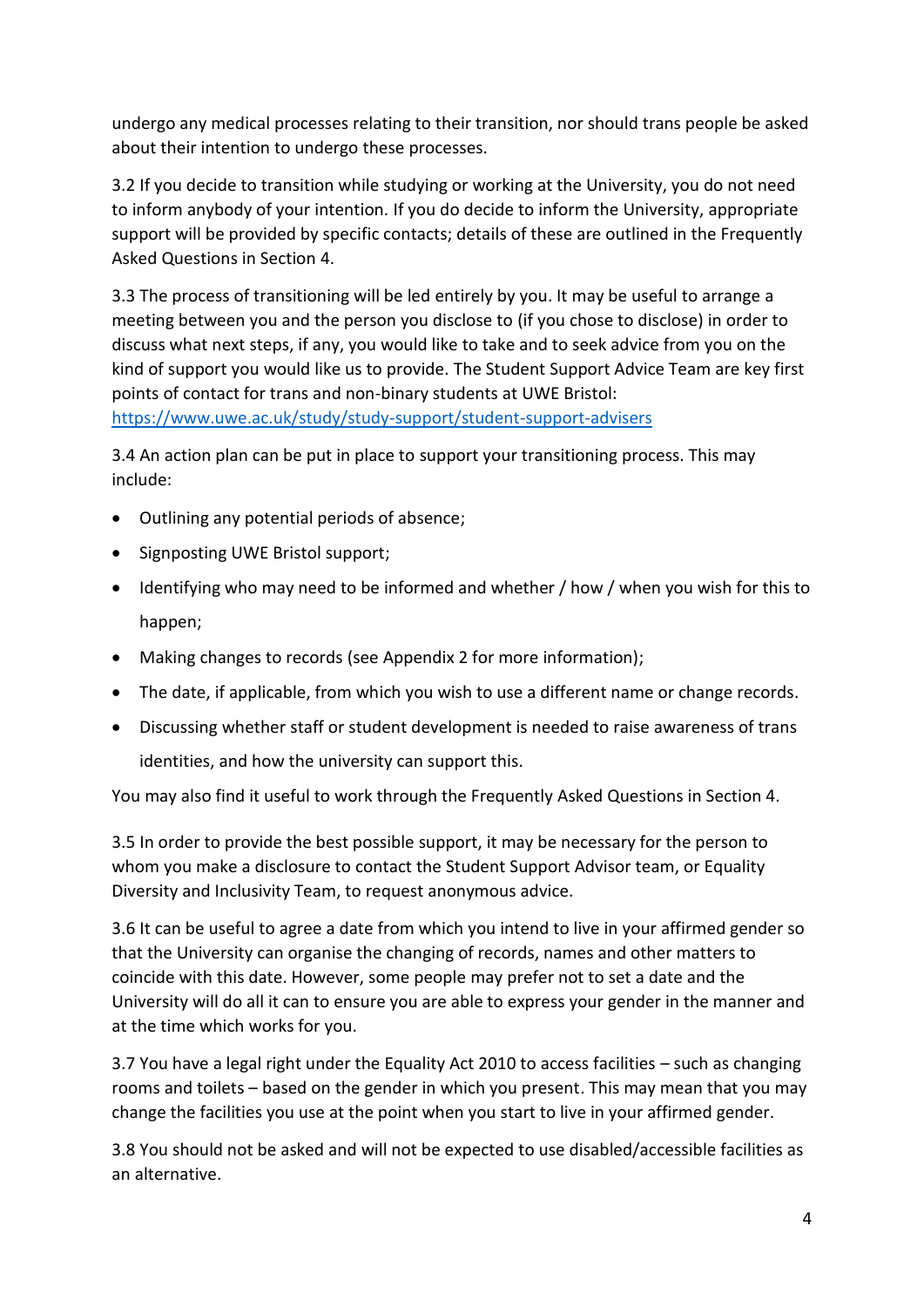3.9 If you feel it would be helpful to let others in your Department know that you will be using different facilities (for example, if you regularly use changing rooms with staff or other students), your Personal Tutor can assist you with communicating this locally. You should discuss your preference as to how this information is shared with your Personal Tutor. These individuals can contact Student Support Advisors or confidential advice about this process. You do not need to seek permission to use the facilities you prefer once you have started to live in your affirmed gender.

3.10 Wherever practical, all new University buildings will include gender neutral toilets, as part of a mixed provision of single sex, gender neutral, and accessible facilities. The University is working to ensure that existing buildings also have a similar mix of facilities. If you are unsure of the location of the nearest facilities you can find them using the UWE Bristol App: [https://www.uwe.ac.uk/study/uwe-bristol-app.](https://www.uwe.ac.uk/study/uwe-bristol-app) Staff can also use the Find a Room resource from Facilities: [https://facilities.uwe.ac.uk/online/Maps/FindARoom.aspx.](https://facilities.uwe.ac.uk/online/Maps/FindARoom.aspx)

## <span id="page-4-0"></span>4 Frequently Asked Questions for Students

4.1 This frequently asked questions section is designed for all trans students, whether you have transitioned before joining the University, or are currently transitioning, or are considering possible options and support at UWE Bristol. They have been put together as a starting point, but will not cover all possibilities.

4.2 The process of transitioning whilst at the University should be led by you. Gender transition will be different for everyone - there is no "right" or "wrong" way and you can therefore expect to be asked how you want issues considered and dealt with. Please take time to consider your options, and if you need more time please say.

<span id="page-4-1"></span>

|  |  | <b>FAQ and Guidance for Students</b> |
|--|--|--------------------------------------|
|--|--|--------------------------------------|

| Question                    | <b>Answer</b>                                             |
|-----------------------------|-----------------------------------------------------------|
| Where can I get             | <b>UWE Bristol:</b>                                       |
| confidential                | <b>Student Support Advisers</b>                           |
| advice or<br>support around | The Students' Union at UWE:                               |
| gender identity             | Part time elected officers (LGBT+ Officer, Trans Officer) |
| and                         | <b>LGBT+ student society</b>                              |
| transitioning?              | <b>External</b>                                           |
|                             | <b>Trans Pride South West</b>                             |
|                             | <b>OTR Bristol (includes Freedom and Shameless young</b>  |
|                             | people's groups, and 1:1 therapies)                       |
|                             | Mindline Trans+<br>$\bullet$                              |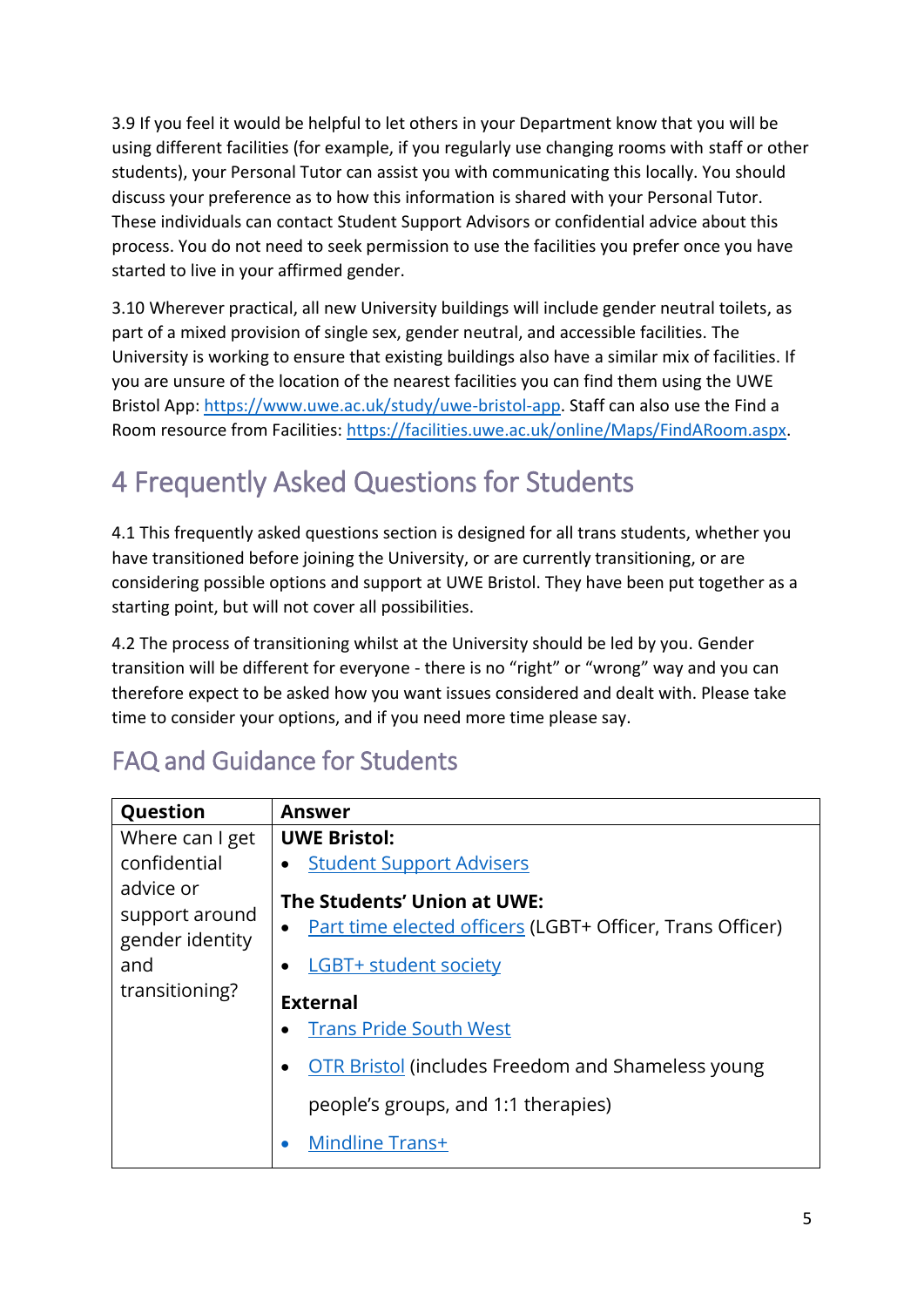| Where can I find                                                                                       | Wellbeing Support (includes in-person and online<br>$\bullet$                                                                                                                                                                                                                                                                                                                                                                                                                                                                                                                                                                                                                                                                                                                                                                                                                                                                                                                                                                                                                                                                                                                                                                                                                                                                                                                                                                                                                                                       |
|--------------------------------------------------------------------------------------------------------|---------------------------------------------------------------------------------------------------------------------------------------------------------------------------------------------------------------------------------------------------------------------------------------------------------------------------------------------------------------------------------------------------------------------------------------------------------------------------------------------------------------------------------------------------------------------------------------------------------------------------------------------------------------------------------------------------------------------------------------------------------------------------------------------------------------------------------------------------------------------------------------------------------------------------------------------------------------------------------------------------------------------------------------------------------------------------------------------------------------------------------------------------------------------------------------------------------------------------------------------------------------------------------------------------------------------------------------------------------------------------------------------------------------------------------------------------------------------------------------------------------------------|
| other specialist<br>support at UWE                                                                     | support).                                                                                                                                                                                                                                                                                                                                                                                                                                                                                                                                                                                                                                                                                                                                                                                                                                                                                                                                                                                                                                                                                                                                                                                                                                                                                                                                                                                                                                                                                                           |
| Bristol?                                                                                               | <b>UWE Cares</b> (support for students who are estranged from<br>$\bullet$                                                                                                                                                                                                                                                                                                                                                                                                                                                                                                                                                                                                                                                                                                                                                                                                                                                                                                                                                                                                                                                                                                                                                                                                                                                                                                                                                                                                                                          |
|                                                                                                        | their family, care leavers, carers, or Sanctuary Scholars).                                                                                                                                                                                                                                                                                                                                                                                                                                                                                                                                                                                                                                                                                                                                                                                                                                                                                                                                                                                                                                                                                                                                                                                                                                                                                                                                                                                                                                                         |
|                                                                                                        | <b>Equity (personal and professional development</b><br>$\bullet$                                                                                                                                                                                                                                                                                                                                                                                                                                                                                                                                                                                                                                                                                                                                                                                                                                                                                                                                                                                                                                                                                                                                                                                                                                                                                                                                                                                                                                                   |
|                                                                                                        | opportunities for Black, Asian and minority ethnic (BAME)                                                                                                                                                                                                                                                                                                                                                                                                                                                                                                                                                                                                                                                                                                                                                                                                                                                                                                                                                                                                                                                                                                                                                                                                                                                                                                                                                                                                                                                           |
|                                                                                                        | students).                                                                                                                                                                                                                                                                                                                                                                                                                                                                                                                                                                                                                                                                                                                                                                                                                                                                                                                                                                                                                                                                                                                                                                                                                                                                                                                                                                                                                                                                                                          |
| I am applying to<br>study at UWE<br>Bristol. How do I<br>enrol with my<br>affirmed name<br>and gender? | To change your name with UWE Bristol, you can contact the<br>Info Point on campus, on +44 (0)117 9656261 or at<br>infopoint@uwe.ac.uk, and ask to be passed to the Student<br>Support Adviser Team.<br>If you are applying through UCAS you can update your name<br>by emailing official proof to the UCAS Process Team. You can<br>change your gender with UCAS by calling them. This means<br>your records will change for all future applications. Updates<br>to your UCAS record should then appear in the university's<br>systems when you join us. It would be a good idea to also<br>check that your record shows the correct name by speaking<br>to the InfoPoint when you arrive at the university.<br>Alternatively, you could update your details with UWE Bristol<br>during enrolment.<br>The UK government now specifies the type of identification<br>students are required to present during enrolment at the<br>university. This is a passport, visa or birth certificate<br>combined with other forms of identification.<br>As not all trans people will hold a birth certificate that is<br>reflective of their affirmed gender, where UWE Bristol<br>requires official confirmation of a person's identity, you will<br>be given the option of providing more than one type of<br>official identification, for example a driving licence, passport,<br>birth certificate, a Statutory Declaration or change of name<br>by Deed Poll.<br>If you do not have any identification that includes your |
|                                                                                                        | affirmed name or affirmed gender, you will still be able to                                                                                                                                                                                                                                                                                                                                                                                                                                                                                                                                                                                                                                                                                                                                                                                                                                                                                                                                                                                                                                                                                                                                                                                                                                                                                                                                                                                                                                                         |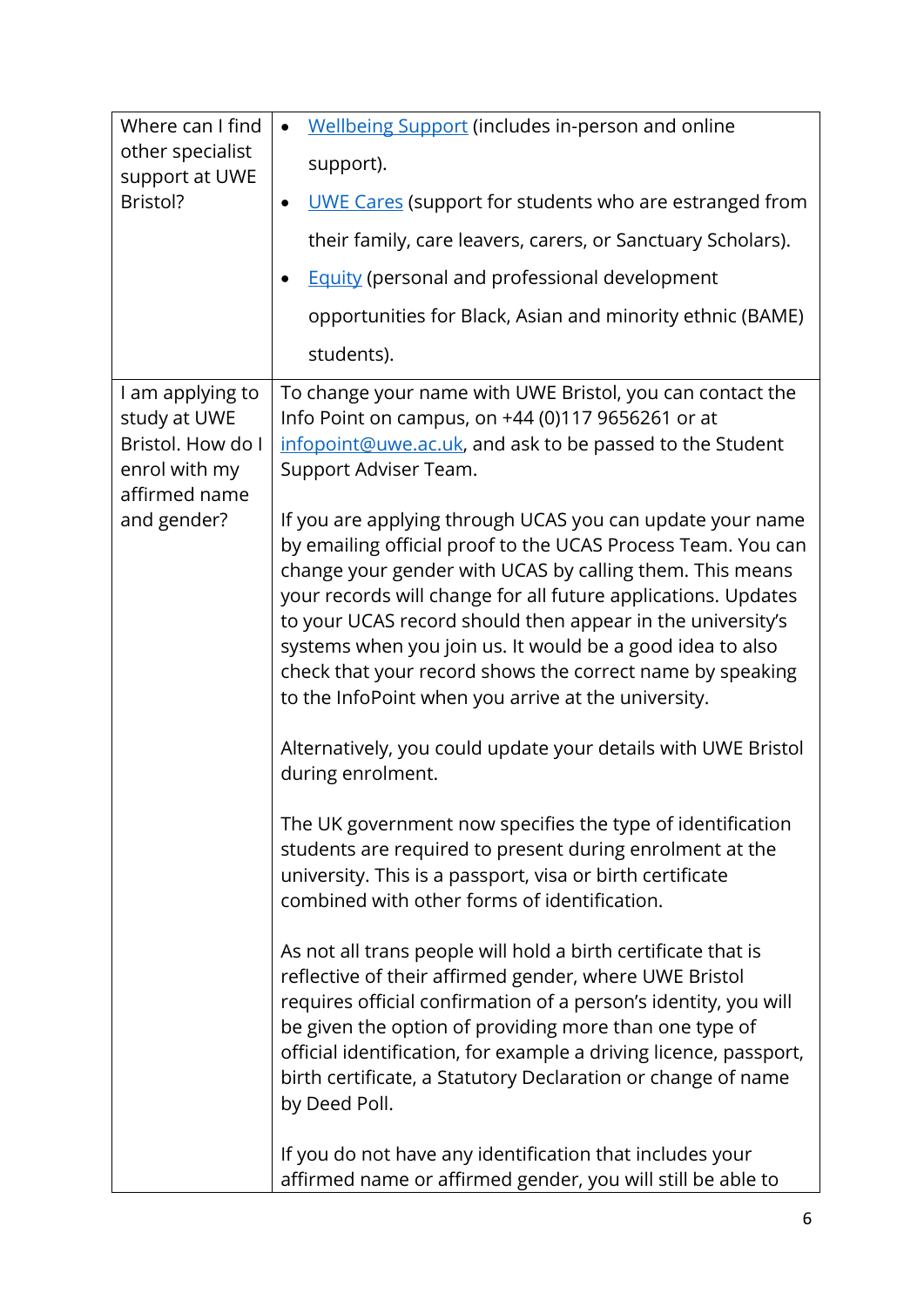|                                                                                                                                    | enrol using the name and gender marker of your choice.<br>Some of the documents listed above will be required as<br>proof of legal identity. We don't store your documents, but<br>we do store a note of the type of document you've shown<br>the university.                                                                                                                                              |
|------------------------------------------------------------------------------------------------------------------------------------|------------------------------------------------------------------------------------------------------------------------------------------------------------------------------------------------------------------------------------------------------------------------------------------------------------------------------------------------------------------------------------------------------------|
|                                                                                                                                    | If you have legally changed your name and updated your<br>identification documents, you can enrol as normal using this<br>name and the gender marker that most closely matches your<br>affirmed gender (i.e. male, female, other).                                                                                                                                                                         |
| I wish to<br>transition or am<br>in the process<br>of transitioning,<br>- who do I need<br>to contact<br>within the<br>University? | This can be decided by you, however it is recommended in<br>the first instance to see a designated Adviser in the <b>Student</b><br><b>Support Adviser Team, who will be able to provide support</b><br>throughout the process of transitioning and beyond. You can<br>also contact your Personal Tutor or Module or Programme<br>Leader.                                                                  |
| Who will they<br>tell?                                                                                                             | The disclosure will be treated as confidential. No one else will<br>be informed until you have been involved in a discussion<br>about who needs to be informed and when and have given<br>your consent.                                                                                                                                                                                                    |
|                                                                                                                                    | If you want to make changes to your student record, a small<br>number of other staff members will likely need to be<br>informed, with your consent (see sections on name and<br>record changes below).                                                                                                                                                                                                     |
|                                                                                                                                    | Areas for consideration: In exceptional circumstances, where<br>the person who you tell is concerned for your safety or that<br>of others, they have a duty to inform relevant bodies. In<br>such instances, disclosure would relate only to concerns<br>about your safety or the safety of others.                                                                                                        |
| What student<br>accommodation<br>options are<br>available?                                                                         | When submitting an online application for University<br>residences all applicants are asked to indicate if they would<br>prefer single sex or gender-neutral flats. There is a free-text<br>box where you can expand on your wishes if you would like.<br>We do our best to meet these requests when allocating<br>rooms. Unfortunately, as with all accommodation requests,<br>this cannot be guaranteed. |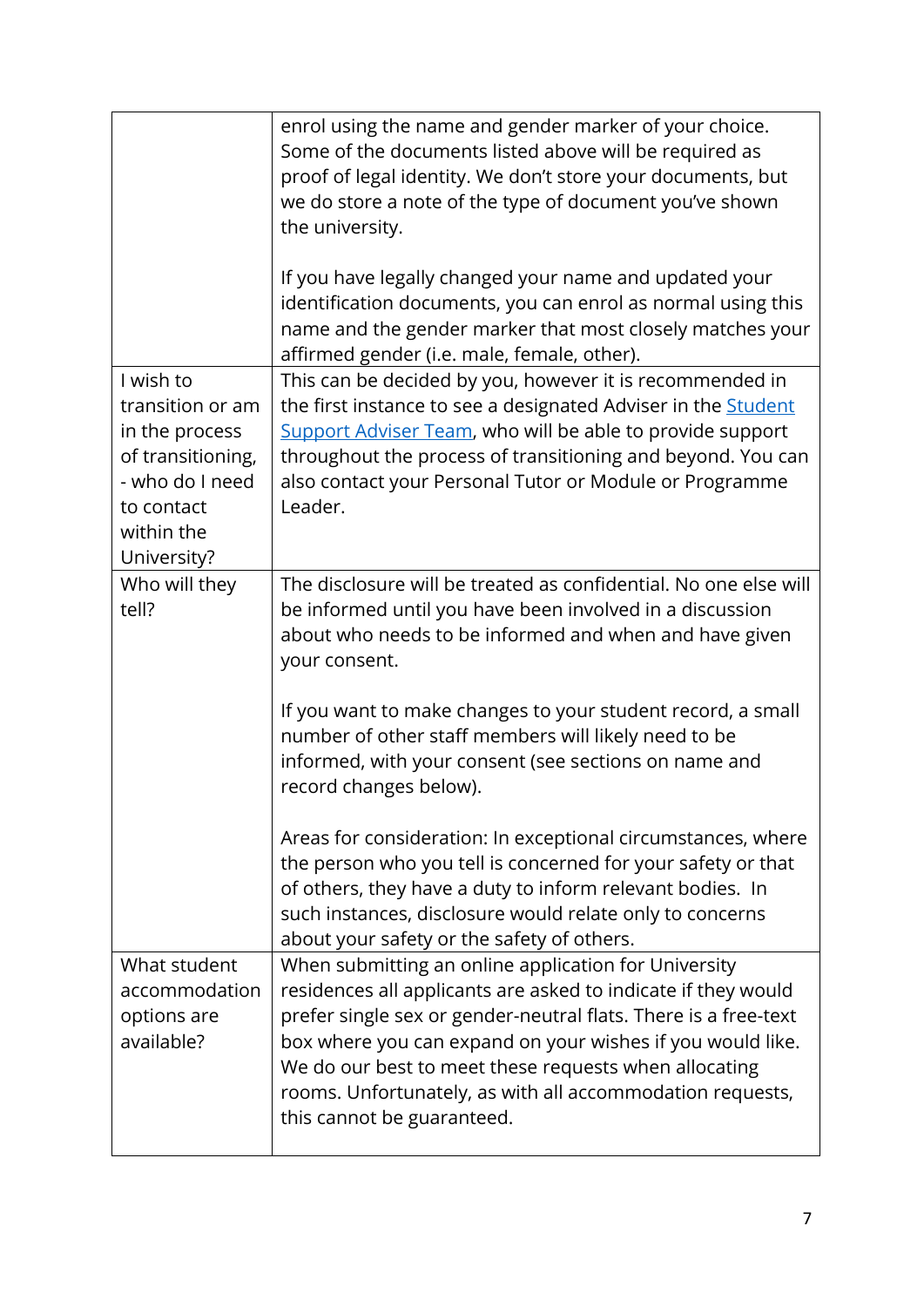|                                           | Applicants can also telephone (+44) 117 32 832601 or email<br>accommodation@uwe.ac.uk to disclose/discuss any specific<br>and individual requirements that they may have relating to<br>accommodation.<br>Once in accommodation, if you wish to change<br>accommodation you can contact your Accommodation<br>Manager, who will be able to explain the transfer process<br>and discuss the different options available. However, all<br>room moves are subject to vacancies. |
|-------------------------------------------|------------------------------------------------------------------------------------------------------------------------------------------------------------------------------------------------------------------------------------------------------------------------------------------------------------------------------------------------------------------------------------------------------------------------------------------------------------------------------|
| What records<br>do I need to<br>consider? | The University stores student records in multiple places,<br>including centrally, in your Department, and in Student and<br>Academic Services, among others.                                                                                                                                                                                                                                                                                                                 |
|                                           | With your consent and from the date agreed with you, the<br>University will endeavor wherever possible to amend or<br>destroy records held which refer to your former name<br>and/or gender marker.                                                                                                                                                                                                                                                                          |
|                                           | At certain times, for example immediately prior to an<br>assessment deadline or exam date, changing records may<br>pose administrative challenges. A Student Support Adviser<br>will be able to highlight any potential difficulties and agree a<br>date with you.                                                                                                                                                                                                           |
|                                           | Any records which cannot be amended will be stored<br>confidentially; you will be made aware of these records and<br>of who, if anyone, can access them. Please be aware that this<br>may require us to disclose your identity to a small number of<br>staff members.                                                                                                                                                                                                        |
|                                           | If you are aware of a record that may be held somewhere we<br>wouldn't normally be able to access, e.g. Wellbeing Service,<br>disability / SpLD, or medical services, you should consider<br>whether these records need to be changed and whether you<br>are comfortable disclosing their existence so that colleagues<br>can make the appropriate changes.                                                                                                                  |
|                                           | You can find more information in Appendix 2: Records,<br>documents and other changes.                                                                                                                                                                                                                                                                                                                                                                                        |
| How can I<br>change my                    | You do not need to hold a Gender Recognition Certificate, a<br>Statutory Declaration or evidence of name change via Deed                                                                                                                                                                                                                                                                                                                                                     |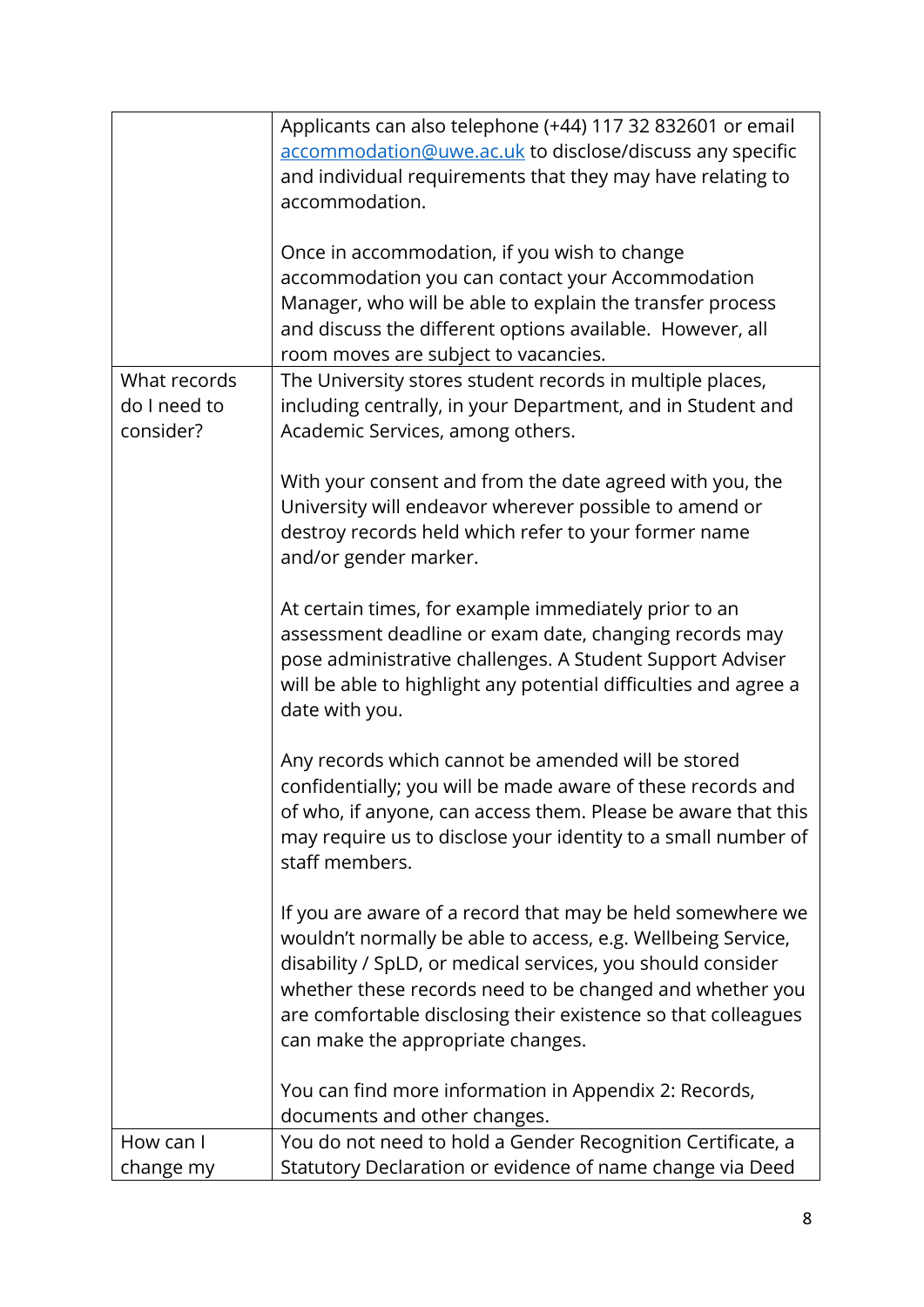| name with the | Poll in order to have your details changed on the student                                                                                                                                                                                                                                                                                             |
|---------------|-------------------------------------------------------------------------------------------------------------------------------------------------------------------------------------------------------------------------------------------------------------------------------------------------------------------------------------------------------|
| University?   | information management system.                                                                                                                                                                                                                                                                                                                        |
|               | The University will change your name without any<br>documentation or proof of legal name change upon written<br>request. This will mean that all correspondence generated to<br>you will use the preferred name by which you have asked to<br>be registered, with the exception of your degree certificate<br>(see below).                            |
|               | In order to change your name with the University, you<br>should contact the Student Support Adviser Team. Your<br>information can only be changed with your explicit<br>permission.                                                                                                                                                                   |
|               | While you are not required to legally change your name,<br>doing so will enable you to change identification documents,<br>bank accounts and, in relation to education, degree and<br>qualification certificates. The University will only be able to<br>issue degree certificates in your legal name.                                                |
|               | If you change the name under which you are registered at<br>the institution, whether legally or informally, you may need<br>to inform the student loans company, your local authority,<br>any sponsor, and your bank to ensure payments are not<br>delayed. For support with issues of this kind, please contact<br>the Student Support Adviser Team. |
|               | During transition, you may use more than one name. For<br>example, you may enrol under your preferred name while<br>your bank still holds your legal name. This is not illegal as<br>long as it is not used for fraudulent purposes.                                                                                                                  |
|               | Areas for consideration: This name will be used for all<br>correspondence including letters sent to the address you<br>provide. You may wish to consider whether you are happy<br>for this name to be visible on correspondence sent in the<br>post, via email etc. and update your address preferences<br>accordingly.                               |
|               | Degree certificates can only be issued in your legal name. In<br>order for the University to issue a degree certificate in your                                                                                                                                                                                                                       |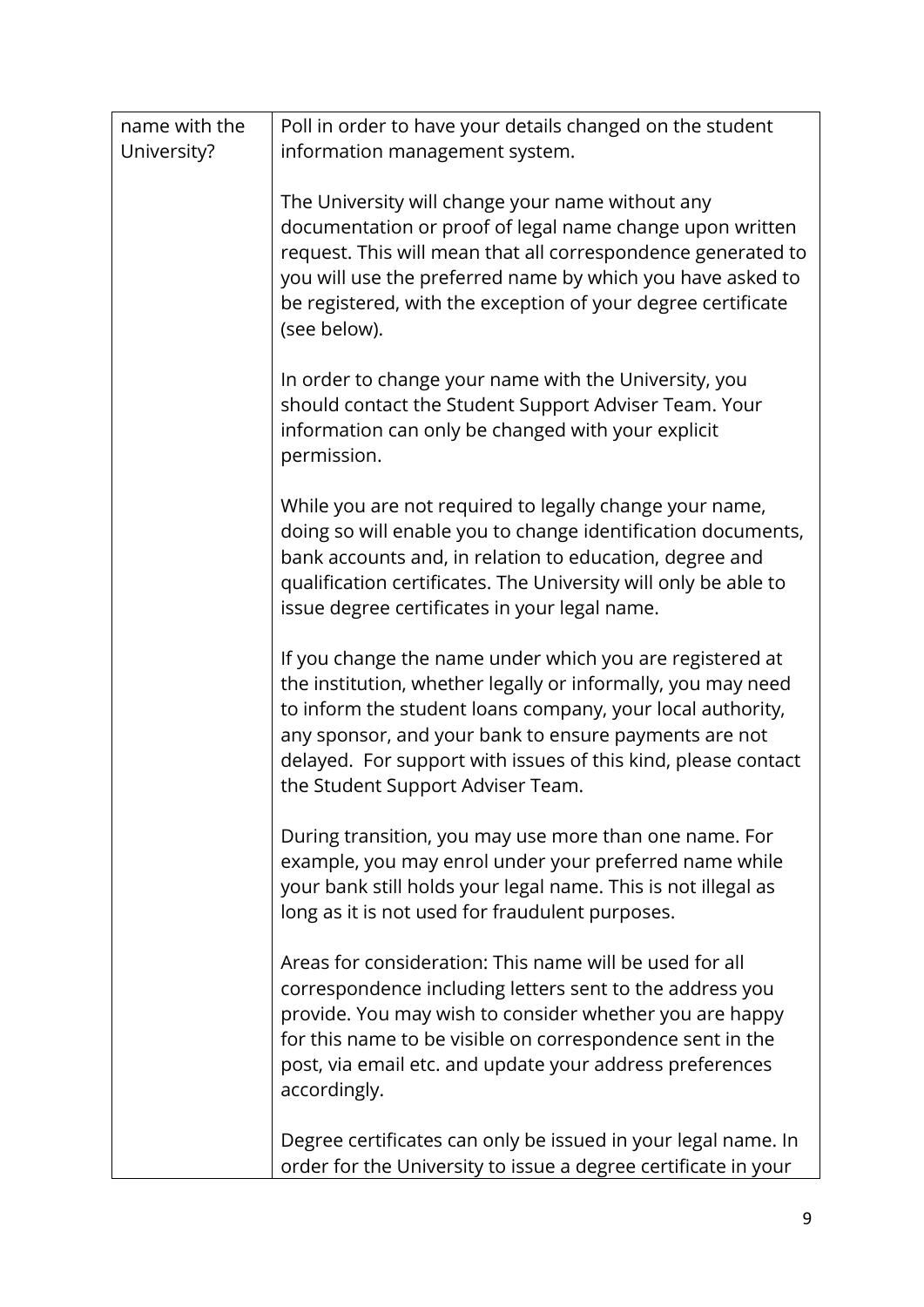|                                             | legal name, you must provide certificates@uwe.ac.uk with<br>proof of legal name change (a Statutory Declaration of name<br>change, birth certificate or passport) as soon as possible.                                                                                                                                                                                                                                 |
|---------------------------------------------|------------------------------------------------------------------------------------------------------------------------------------------------------------------------------------------------------------------------------------------------------------------------------------------------------------------------------------------------------------------------------------------------------------------------|
|                                             | Please do not worry if you are not able to complete your<br>name change process before graduation, as the certificates<br>team will be able to provide a replacement certificate under<br>your new legal name at a later date, free of charge, on<br>receipt of your documents. This will require you to send the<br>University your original certificates. Please contact the<br><b>Student Support Adviser Team.</b> |
|                                             | Due to the requirements of the relevant professional bodies<br>supporting some qualifications, including some health and<br>education related qualifications, you will also need to discuss<br>with your Department whether it is possible to amend the<br>name on your certificate and other formal documents which<br>record academic achievement and enable you to register to<br>practice.                         |
|                                             | You can find more information in Appendix 1: Records,<br>documents and other changes.                                                                                                                                                                                                                                                                                                                                  |
| Can I change my<br>gender or title?         | You can choose the gender marker or title that reflects your<br>affirmed gender, whether binary or non-binary.                                                                                                                                                                                                                                                                                                         |
|                                             | There is the option of using Mx instead of Miss, Mr, Mrs on<br>the student records management systems. You may also<br>choose the gender markers of 'male', 'female' or 'other'.                                                                                                                                                                                                                                       |
|                                             | These things can only be changed with your explicit<br>permission. You will need to contact the <b>Student Support</b><br><b>Adviser Team.</b>                                                                                                                                                                                                                                                                         |
| Can I change my<br>ID and email<br>address? | You can change your ID card with a new name, title and<br>photo by speaking to the <b>Student Support Adviser Team</b> ,<br>who will ask Information Point team leaders to print and<br>post your card to you free of charge. You can do this as many<br>times as necessary if your appearance changes while at<br>University.                                                                                         |
|                                             | You can also change your email address if you change your<br>name. No legal proof of name change is required. This will                                                                                                                                                                                                                                                                                                |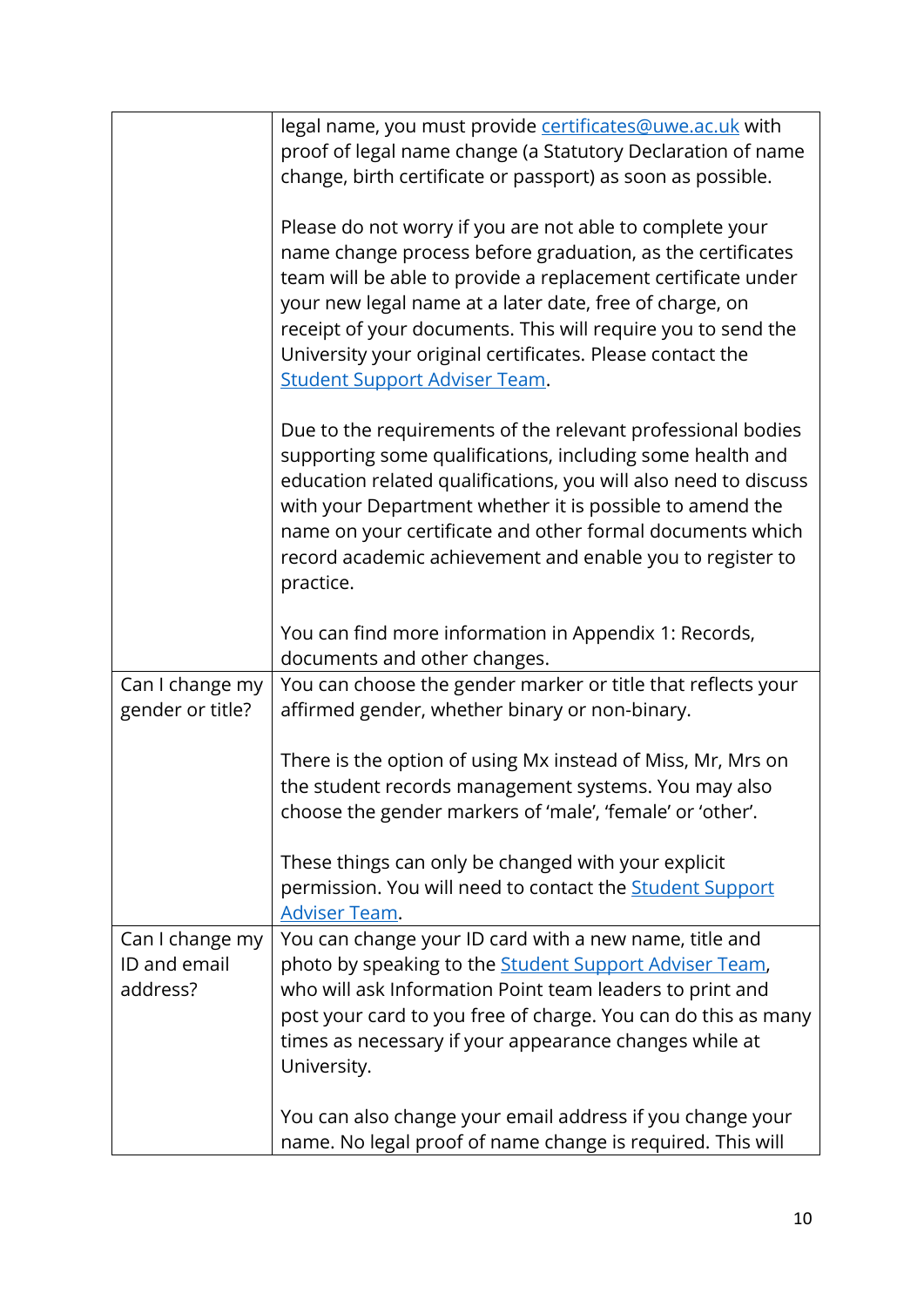|                  | happen automatically if your name is changed on the               |
|------------------|-------------------------------------------------------------------|
|                  | student database.                                                 |
|                  |                                                                   |
|                  | You must first contact the <b>Student Support Adviser Team</b> to |
|                  | update your name and gender on your student record                |
|                  | before these changes can be made.                                 |
| How will time    | If you anticipate absences for medical or other                   |
| off for medical, | appointments, including appointments for speech therapy,          |
| wellbeing or     | Wellbeing Service or other counselling etc, that fall within      |
| other            | scheduled learning activities, please speak to the <b>Student</b> |
| appointments     | <b>Support Adviser Team.</b>                                      |
| be dealt with?   |                                                                   |
|                  |                                                                   |
|                  | It would also be useful to have a conversation with your          |
|                  | Personal Tutor, Module Leader or Programme Leader about           |
|                  | any absences you expect to take so that measures can be           |
|                  | put in place to minimise any impact on your studies. They         |
|                  | may need to speak to your Programme Leader to help make           |
|                  | these changes, and if so, they will ask for your consent.         |
|                  |                                                                   |
|                  | Wherever possible, you are encouraged to arrange medical          |
|                  | appointments outside the times you have scheduled learning        |
|                  | activities and to inform your Personal Tutor or the relevant      |
|                  | member of teaching staff when this is not possible. You do        |
|                  | not need to give specific details about the medical               |
|                  | appointments (such as the procedure being undertaken)             |
|                  | when informing the University of appointments, provided           |
|                  | you can evidence appointment/surgery dates as appropriate.        |
|                  |                                                                   |
|                  | Student Support Advisers can provide advice on how to             |
|                  | manage long term absences as a result of transitioning.           |
| Can I dress to   | The University will support you in your choice of dress in        |
| reflect my       | connection with your gender identity.                             |
| gender identity? |                                                                   |
|                  | There will be times where there is a requirement for a            |
|                  | specific dress code or protective equipment, as an outcome        |
|                  | of a Health and Safety risk assessment. This requirement will     |
|                  | be in place in order to protect you, and those you may be         |
|                  | working with, from any risk that is present.                      |
|                  |                                                                   |
|                  | Student Support Advisers can liaise with your faculty to offer    |
|                  | support and advice on any gendered clothing requirements,         |
|                  | particularly connected to your placement.                         |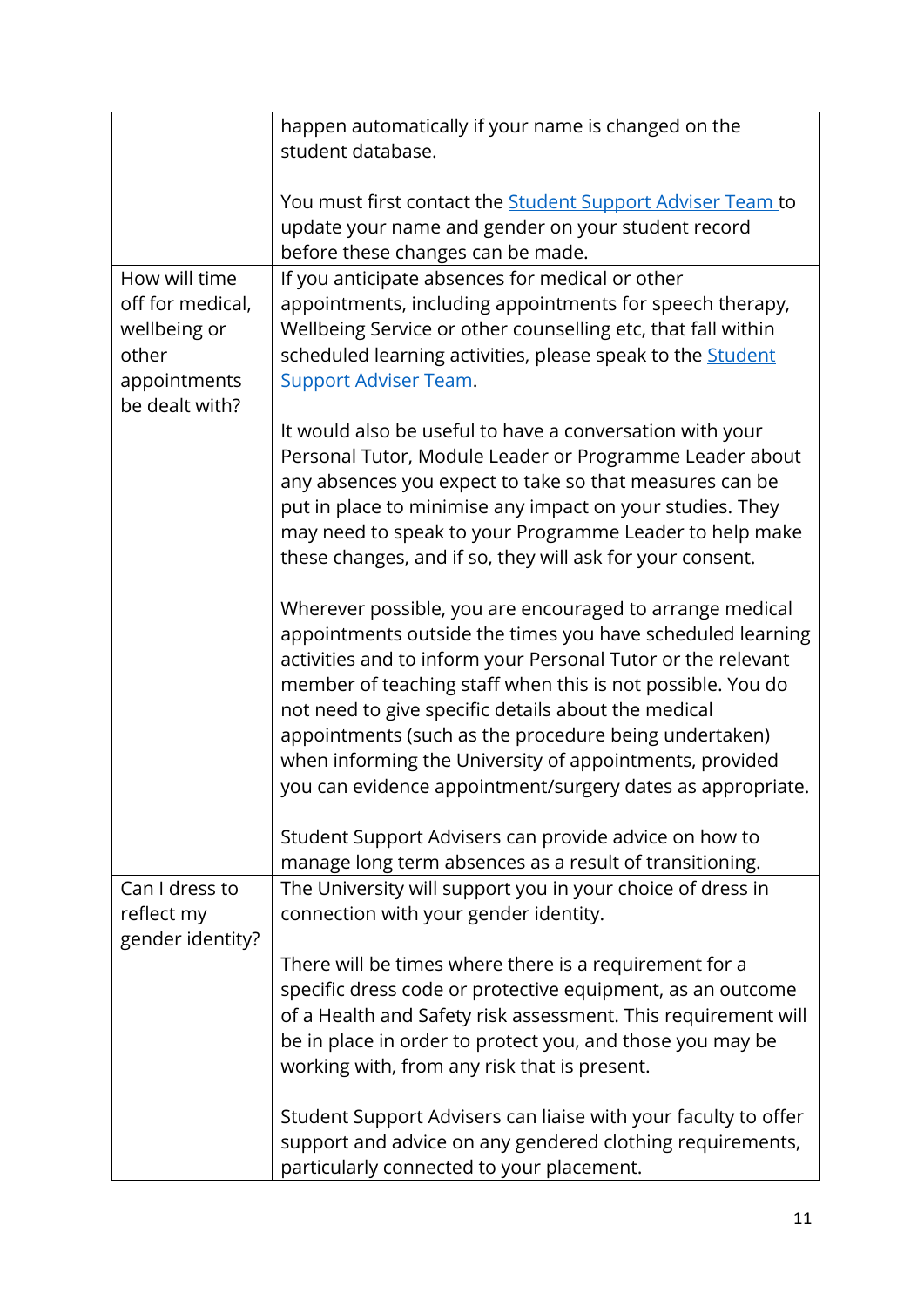| Can the           | UWE Bristol can provide financial support to students who      |
|-------------------|----------------------------------------------------------------|
| University        | meet certain criteria. You can find out about the support      |
| support me with   | available below. If you are considering applying for financial |
| costs relating to | support, looking for advice, or would like support to manage   |
| my transition?    | your money, please contact the <b>Student Money Service</b> .  |
|                   |                                                                |
|                   | <b>Additional costs for trans students</b>                     |
|                   | We will consider certain additional costs for trans students,  |
|                   | including fees for changing names on ID such as passports      |
|                   | and driving licenses, travel for counselling/therapy           |
|                   | and buying new clothes. We will only include reasonable        |
|                   | costs, and costs can only be claimed once per student for the  |
|                   | duration of their course. All costs will be capped at £1,000   |
|                   | per student.                                                   |
|                   | Additional medical costs, including surgery, may be            |
|                   | considered under 'medical costs' - see below.                  |
|                   |                                                                |
|                   | <b>Disability and medical costs</b>                            |
|                   | We will include the full costs of any additional amounts       |
|                   | incurred by the student due to disability or medical condition |
|                   | for any alternative therapies not provided by the NHS up to    |
|                   | £500 per student, if the student can provide evidence from a   |
|                   | doctor/therapist/etc. that this treatment is necessary.        |
|                   | If the student has other medical costs which are not           |
|                   | provided by the NHS, or the NHS wait would force the           |
|                   | student to abandon their studies entirely, we will include the |
|                   | actual cost up to £1,500 per student. We require a doctor's    |
|                   | note and invoice from the provider of the treatment as         |
|                   | evidence.                                                      |
| If I'm being      | Transphobic abuse, harassment or bullying (including name-     |
| bullied or        | calling / derogatory jokes / repeated or intentional use of    |
| harassed within   | incorrect pronouns or name) will be dealt with under the       |
| the University    | Policy Framework for Student Behaviour and Health if you       |
| about my          | would like to report another student, or the Complaints        |
| transition or     | Procedure if you would like to report a member of staff. Both  |
| gender identity,  | state that the University will not tolerate such behaviour. It |
| who can I talk    | may be treated by the University as a disciplinary offence.    |
| to, and how can   | You can find out more about this in UWE Bristol's Trans and    |
| I report this     | Non-Binary Policy.                                             |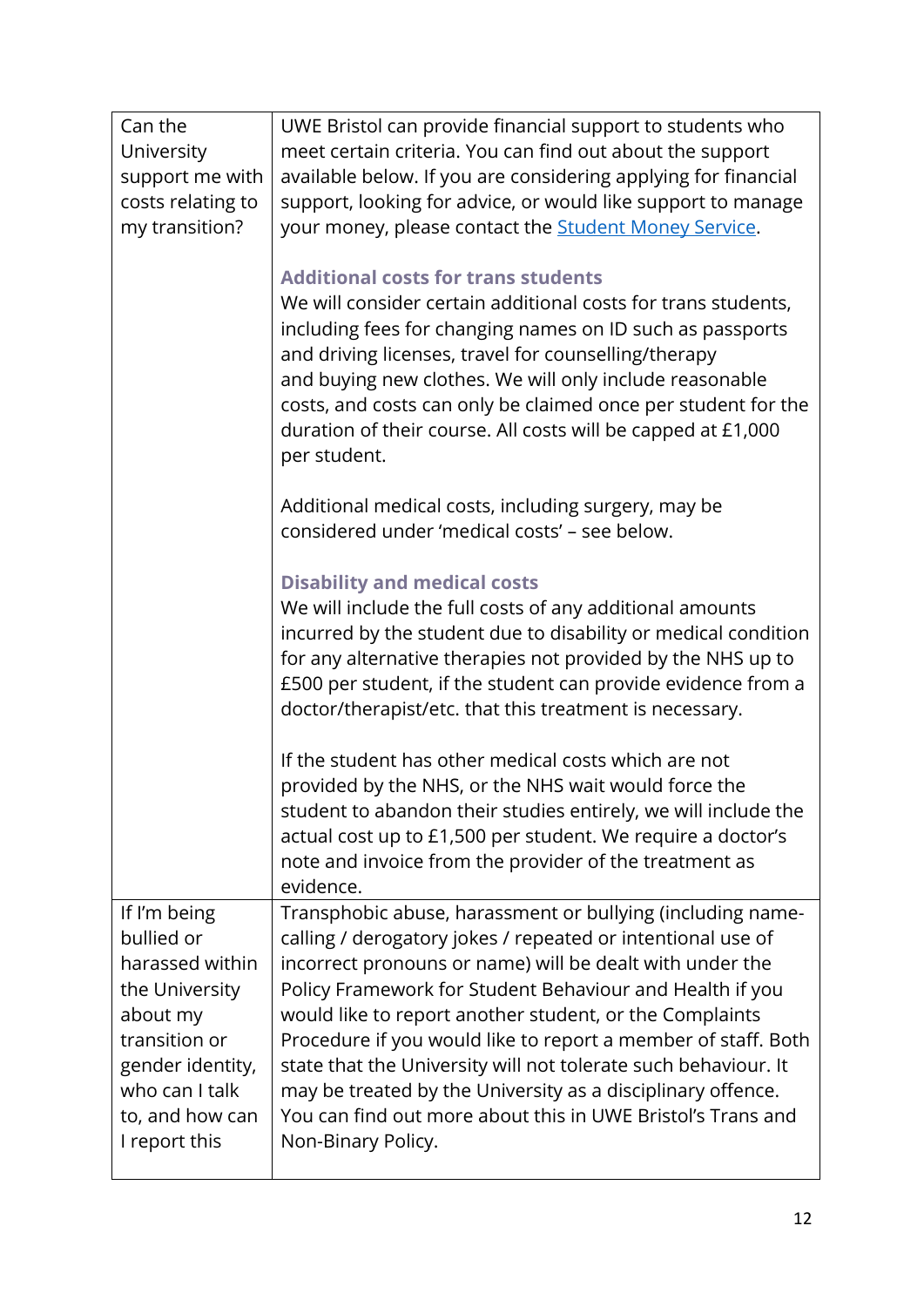| formally if I                     | You should report any form of transphobic abuse using the                                                                                                                                                                                                                                |
|-----------------------------------|------------------------------------------------------------------------------------------------------------------------------------------------------------------------------------------------------------------------------------------------------------------------------------------|
| want to?                          | Report and Support online reporting website.                                                                                                                                                                                                                                             |
|                                   | If you are considering whether to report an incident, or if you<br>would like any advice before reporting, you might also decide<br>to speak to:<br>the Student Casework Team at conduct@uwe.ac.uk;<br>the Advice Centre at The Students' Union.<br>You can also find Wellbeing support. |
|                                   | If you would prefer to share your concerns with an external<br>organisation you are welcome to do so. You can find more<br>information below.                                                                                                                                            |
| If I'm being                      | If you are subject to bullying, harassment or discrimination in                                                                                                                                                                                                                          |
| bullied or<br>harassed in the     | the local community, the <b>Advice Centre at the Students'</b><br>Union can offer advice and guidance on how to take your                                                                                                                                                                |
| local community                   | complaint further.                                                                                                                                                                                                                                                                       |
| about my                          |                                                                                                                                                                                                                                                                                          |
| transition or<br>gender identity, | The University will aim to provide whatever support is<br>appropriate in these circumstances.                                                                                                                                                                                            |
| who can I talk                    |                                                                                                                                                                                                                                                                                          |
| to, and how can                   | If you feel you would like to talk to the Police, but you are<br>$\bullet$                                                                                                                                                                                                               |
| I report this<br>formally if I    | unsure and not in immediate danger you can get advice                                                                                                                                                                                                                                    |
| want to?                          | from the Advice Centre at The Students' Union.                                                                                                                                                                                                                                           |
|                                   | You might prefer to speak to the UWE Bristol campus                                                                                                                                                                                                                                      |
|                                   | police officer.                                                                                                                                                                                                                                                                          |
|                                   | If you would like support in contacting the Police about<br>٠                                                                                                                                                                                                                            |
|                                   | discrimination or hate incidents, you can contact SARI.                                                                                                                                                                                                                                  |
|                                   | If your concerns are in relation to sexual violence, and<br>$\bullet$                                                                                                                                                                                                                    |
|                                   | you would like support in contacting the Police, you can                                                                                                                                                                                                                                 |
|                                   | contact Bristol's Sexual Assault Referral Agency, The                                                                                                                                                                                                                                    |
|                                   | Bridge.                                                                                                                                                                                                                                                                                  |
| Will I still be                   | Field trips are organized within your department. If you have                                                                                                                                                                                                                            |
| able to<br>undertake field        | any concerns, or want to raise any considerations relating to<br>your gender identity please speak to your Personal Tutor,<br>Module Leader or Programme Leader.                                                                                                                         |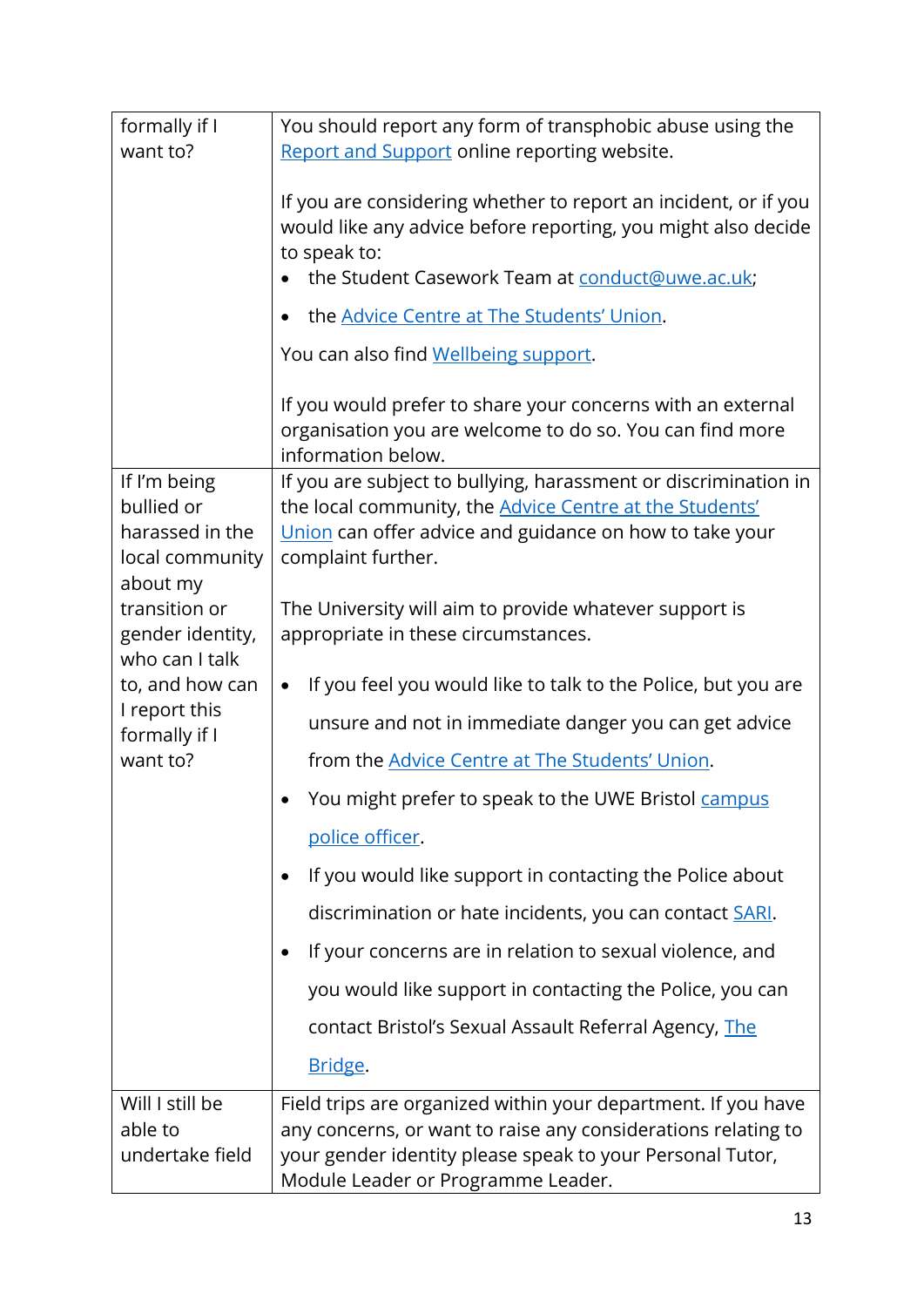| work associated           |                                                                                                                           |
|---------------------------|---------------------------------------------------------------------------------------------------------------------------|
| with my course?           | They may need to speak to the field trip organizer to discuss                                                             |
|                           | any changes, or to the Student Support Adviser Team for                                                                   |
|                           | advice, and if so, they will ask for your consent.                                                                        |
| Will I still be           | Your placement provider may include some information on                                                                   |
| able to                   | inclusive practice on their website, for example, an Equality,                                                            |
| undertake work            | Diversity and Inclusivity Policy, or information on equality                                                              |
| experience or             | charter marks. Some placement providers may also be on                                                                    |
| placements                | LinkedIn or Glassdoor: you may choose to use these sites to                                                               |
| associated with           | help you gauge the culture.                                                                                               |
| my course, or             |                                                                                                                           |
| will there be any         | You may also want to take some time to seek out supportive                                                                |
| implications for<br>work? | groups and spaces before you go, for example, the Students'<br>Union, and any staff networks or similar groups at your    |
|                           | placement provider. You may want to link up with official                                                                 |
|                           | organisations or charities on social media.                                                                               |
|                           |                                                                                                                           |
|                           | If you are exploring placements and there are particular                                                                  |
|                           | types of placement that would feel uncomfortable for                                                                      |
|                           | reasons related to your gender identity, please speak to your                                                             |
|                           | Personal Tutor, Module Leader or Programme Leader about                                                                   |
|                           | your concerns. You can also speak to partnership@uwe.ac.uk                                                                |
|                           | for school placements, hscpsl@uwe.ac.uk for healthcare                                                                    |
|                           | placements, or <b>Placements@uwe.ac.uk</b> for all other types of                                                         |
|                           | placement.                                                                                                                |
|                           |                                                                                                                           |
|                           | Sex-related Genuine Occupational Qualifications may apply<br>to student placements in health and social care, counselling |
|                           | and youth work.                                                                                                           |
|                           |                                                                                                                           |
|                           | Placement providers should be asked by the University if                                                                  |
|                           | they have Genuine Occupational Qualifications, and where                                                                  |
|                           | they do, these should be clearly communicated to all                                                                      |
|                           | students. If you do not have a GRC and new birth certificate                                                              |
|                           | and you are on a course that involves placements where                                                                    |
|                           | Genuine Occupational Qualifications apply, it is essential that                                                           |
|                           | this is discussed at the earliest opportunity. The aim of the                                                             |
|                           | meeting should be to identify the most suitable placement                                                                 |
|                           | with the student and who will need to be informed when a                                                                  |
|                           | placement provider has Genuine Occupational                                                                               |
|                           | Qualifications.                                                                                                           |
|                           |                                                                                                                           |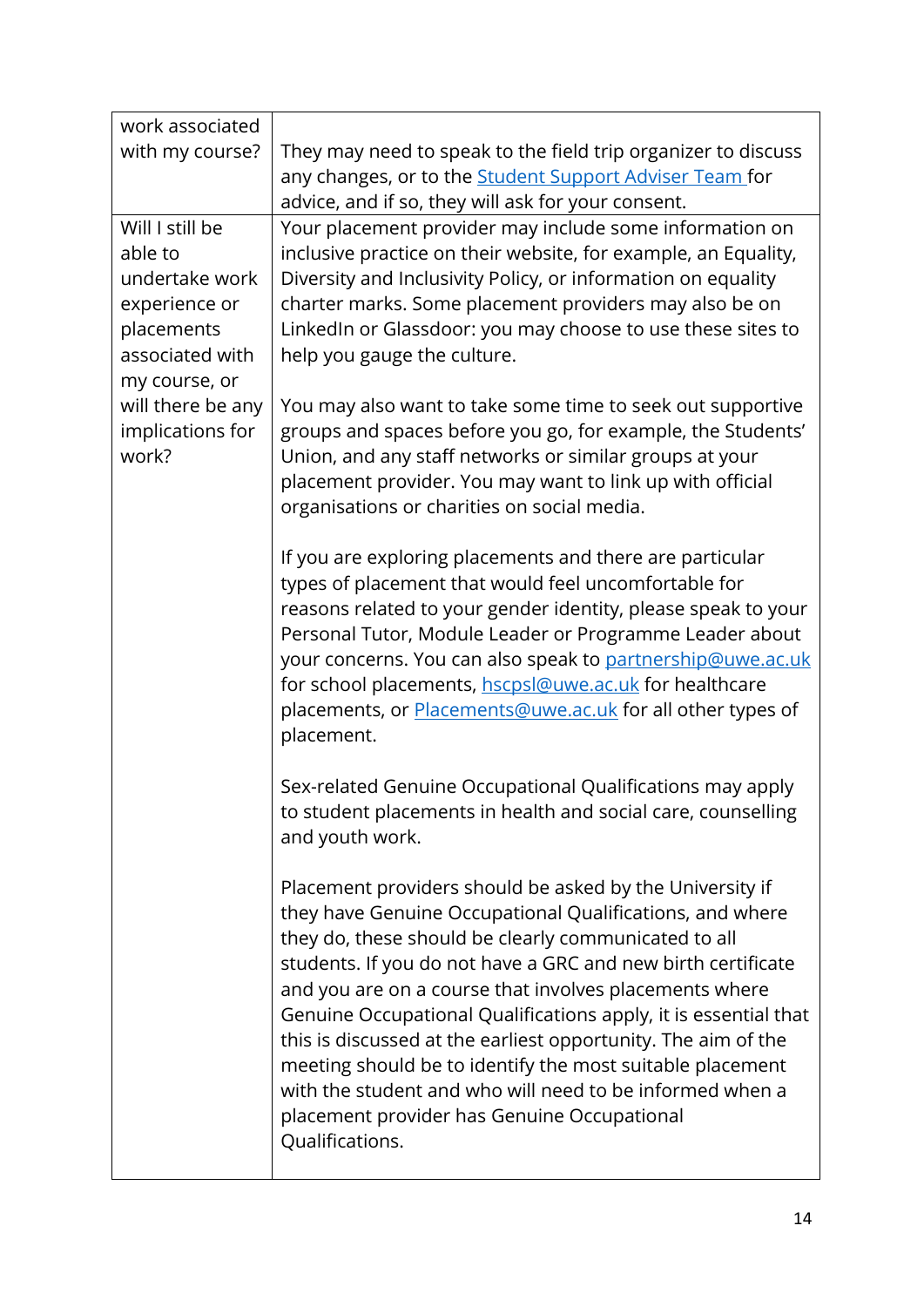|                                                                                     | There is no Genuine Occupational Qualification whereby an<br>employer can specify that a post must be performed by a<br>trans person. There is the potential for Genuine<br>Occupational Qualifications however that a specific post may<br>not be performed by a person of a particular gender. This<br>may apply to certain positions in religious organisations, to<br>certain narrow fields within the military and in specialised<br>services such as rape crisis support. |
|-------------------------------------------------------------------------------------|---------------------------------------------------------------------------------------------------------------------------------------------------------------------------------------------------------------------------------------------------------------------------------------------------------------------------------------------------------------------------------------------------------------------------------------------------------------------------------|
|                                                                                     | In certain limited circumstances it is lawful to discriminate in<br>employment on the grounds of sex if there is a Genuine<br>Occupational Qualification for doing so. If a trans person has<br>obtained a full Gender Recognition Certificate (GRC), they are<br>deemed in law to be of the gender to which they have<br>transitioned with respect to most jobs and course<br>placements where Genuine Occupational Qualifications<br>apply.                                   |
|                                                                                     | Students should discuss with their Personal Tutor, Module<br>Leader or Programme Leader whether a Genuine<br>Occupational Qualification applies to their course or their<br>intended career path, and whether there are exceptions in<br>the case of a trans person with a full GRC. If there are<br>Genuine Occupational Qualifications, this will need to be<br>discussed with the relevant professional body.                                                                |
| Can I obtain a<br>DBS check<br>without<br>disclosing my<br>trans status?            | Agencies responsible for checking criminal records in the UK<br>all have specific processes in place for trans people,<br>including those with a full GRC. The Disclosure and Barring<br>Service carries out checks in England and Wales and has a<br>sensitive applications team: sensitive@dbs.gsi.gov.uk<br>If you have changed your name since your last DBS check,<br>please contact DBS to find out if you need a new check.                                              |
| What advice is<br>there if I'm<br>considering an<br>opportunity to<br>study abroad? | Guidance on studying abroad is available on the UWE Bristol<br>website at the link below:<br>https://www.uwe.ac.uk/life/global-experiences/study-and-<br>work-abroad-guide<br>Your host university will likely include some information on<br>inclusive practice on their website. You may also want to take                                                                                                                                                                    |
|                                                                                     | some time to seek out supportive groups and spaces (for<br>example, the Students' Union at both UWE Bristol and at                                                                                                                                                                                                                                                                                                                                                              |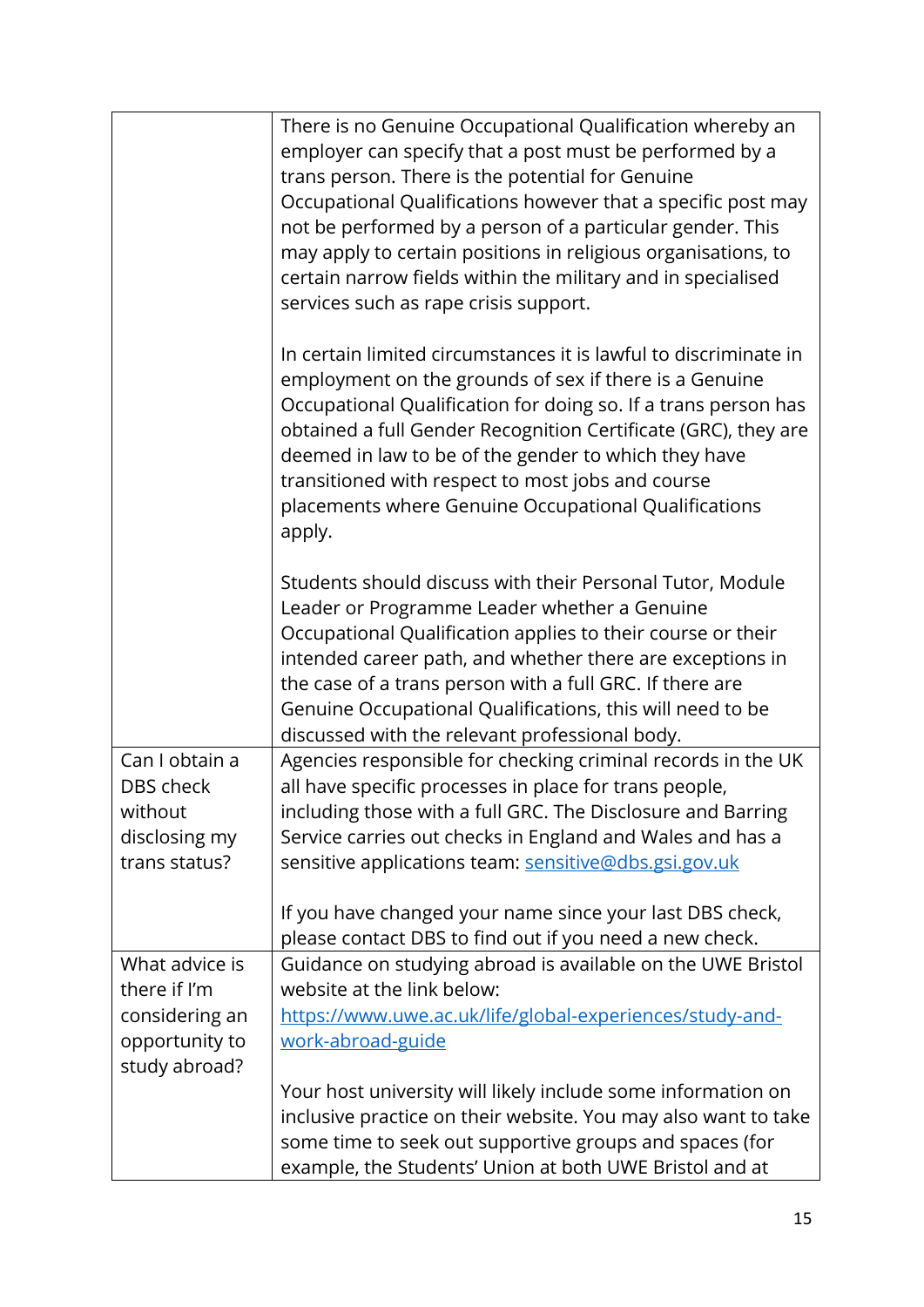|                                                                                                                     | your host university) before you go. You may want to link up<br>with official organisations or charities on social media.<br>Insurance companies are likely to need you to take out<br>policies under your legal name, and include a suitable level<br>of cover (medical supervision etc).<br>If you have any concerns, you should raise these as soon as<br>possible with your Personal Tutor or the Study Abroad Team<br>at studyabroad@uwe.ac.uk. |
|---------------------------------------------------------------------------------------------------------------------|------------------------------------------------------------------------------------------------------------------------------------------------------------------------------------------------------------------------------------------------------------------------------------------------------------------------------------------------------------------------------------------------------------------------------------------------------|
| I am a trans<br>international<br>student. Are<br>there any<br>different or<br>additional<br>requirements<br>for me? | In the first instance you should approach the <b>Student</b><br><b>Support Adviser Team to discuss any implications for your</b><br>visa. The University will endeavor to use your preferred<br>name and affirmed gender as far as possible in line with visa<br>requirements.                                                                                                                                                                       |
|                                                                                                                     | Guidance from the Home Office states that the name on<br>your Biometric Residence Permit (BRP) or Residence Card will<br>be issued in the same name as that on your passport. To<br>change the name on your passport, you will need proof of<br>legal name change such as a statutory declaration or<br>evidence of a deed poll.                                                                                                                     |
|                                                                                                                     | If you are a trans person from a country that does not<br>recognise changes to your name or gender and therefore<br>you are unable to change your name on your passport, you<br>may be able to apply for a deed poll, which will allow the<br>Home Office to issue a BRP in your new name.<br>You may use a different name on your BRP or Residence                                                                                                  |
|                                                                                                                     | Card if your country of origin does not recognize changes to<br>your name or gender.                                                                                                                                                                                                                                                                                                                                                                 |
| Do I need a<br>Gender<br>Recognition<br>Certificate?                                                                | You do not need, and will not be asked to produce, a Gender<br>Recognition Certificate at any point. The University will<br>extend to all trans students the same support, guidance and<br>sensitivity whether or not they possess a GRC.                                                                                                                                                                                                            |
|                                                                                                                     | If you possess a GRC, you will be legally recognised as your<br>affirmed gender, including in many instances where a<br>Genuine Occupational Qualification applies (see section on<br>placements for more information and exemptions).                                                                                                                                                                                                               |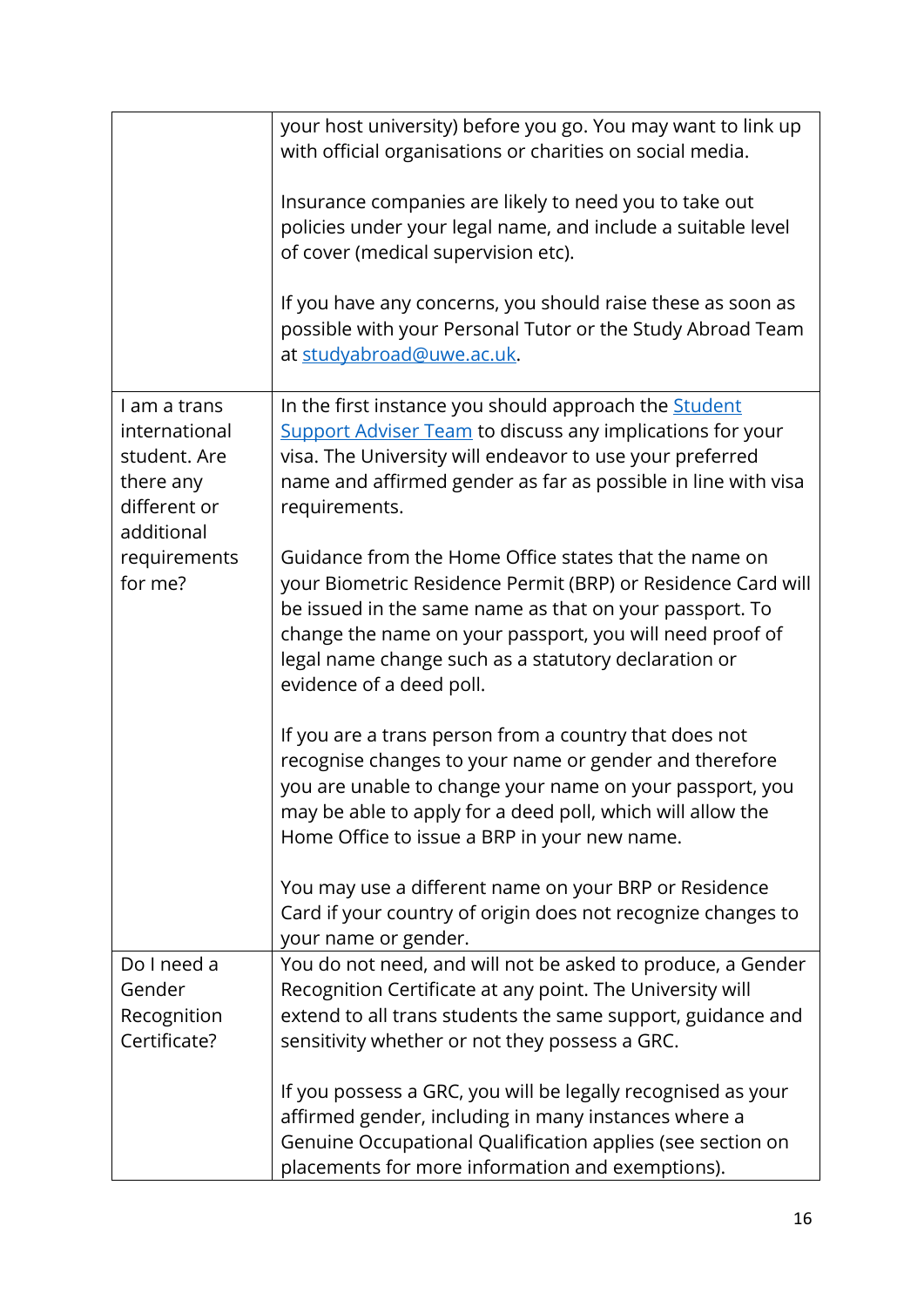|                           | If you are applying for a GRC, the university will support you<br>by providing documents when requested.                                                                                                                                                                                                                                        |  |  |
|---------------------------|-------------------------------------------------------------------------------------------------------------------------------------------------------------------------------------------------------------------------------------------------------------------------------------------------------------------------------------------------|--|--|
| What about<br>references? | We provide academic references, verification of student<br>achievements (a confirmation letter or email from the<br>University confirming the dates of attendance and award<br>achieved for a student), and specific references for students<br>on some NHS or education courses.                                                               |  |  |
|                           | The University will always endeavour to provide these in your<br>affirmed name and gender and will not disclose your trans<br>status to a potential employer or institution. If you have any<br>concerns, you should discuss these with your referee. You<br>should ensure that any reference requests are submitted in<br>your preferred name. |  |  |
|                           | For information about references:<br>https://www.uwe.ac.uk/study/academic-<br>information/academic-references-and-letters/reference-<br>requests                                                                                                                                                                                                |  |  |

### <span id="page-16-0"></span>5 Version history

| Issued                         | 2010 |
|--------------------------------|------|
| Amended                        | 2021 |
| l To be reviewed no later than | 2024 |

| Version | Date | <b>Details</b>        | Who                       |
|---------|------|-----------------------|---------------------------|
| 1.0     | 2010 | Policy created        | Manager, E&D Unit         |
| 2.0     | 2021 | Update for clarity,   | <b>Inclusive Practice</b> |
|         |      | accuracy and improved | Officer, EDI Team         |
|         |      | practice.             |                           |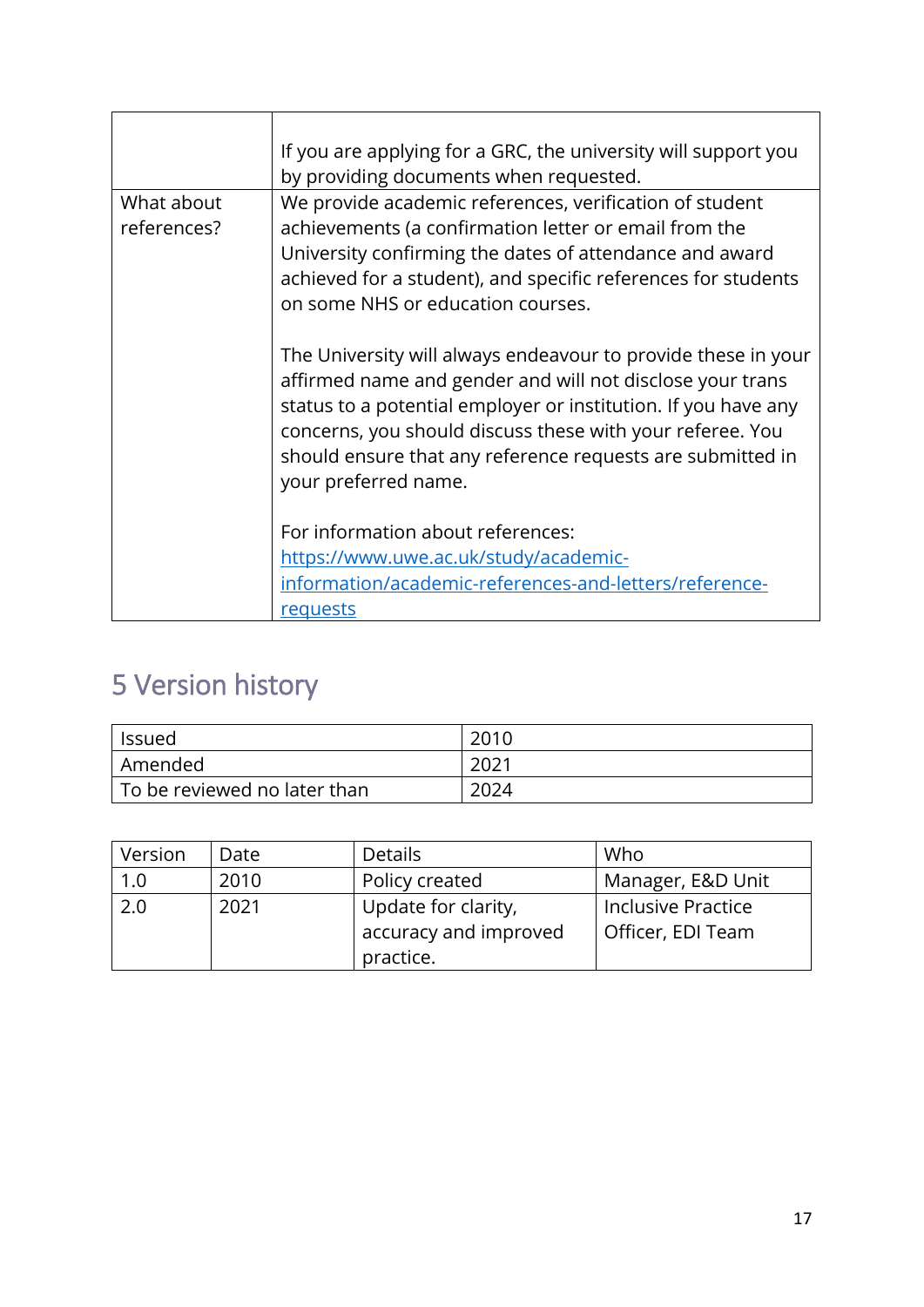## <span id="page-17-0"></span>Appendix 1: Records, documents and other changes

This list is not exhaustive. A Student Support Adviser can help you to think about anything else that should be updated. The University can make some changes for you, and will support and empower you to make other changes for yourself.

#### **Records that will change when a Student Support Adviser updates the student database**

The University will change the following records when you tell a Student Support Adviser about your intention to change your name. Please note changes will not happen immediately; most changes happen overnight, and some take a couple of days. Please speak to a Student Support Adviser if you would like any advice on timings:

- Student database: staff at InfoPoint will be able to see your new details if you approach them with a question;
- Email address: you will be issued with a new email address (your password will stay the same unless you decide to change it yourself);
- University ID card, which doubles as your Library card;
- BlackBoard,
- myUWE and myUWE documents, including Higher Education Achievement Record, Status Letter, Council Tax Certificate, and User ID Letter.
- PebblePad,
- Panopto,
- Office365,
- Active Directory,
- MyEngagement,
- Timetabling and the list of student names seen by academics (note for academics: any locally saved or printed class lists won't reflect the changes: it is good practice to use live lists).

#### **Records a Student Support Adviser can change, with your consent**

In addition, a Student Support Adviser can change the following records, with your consent:

- Campus accommodation
- Financial records held by the university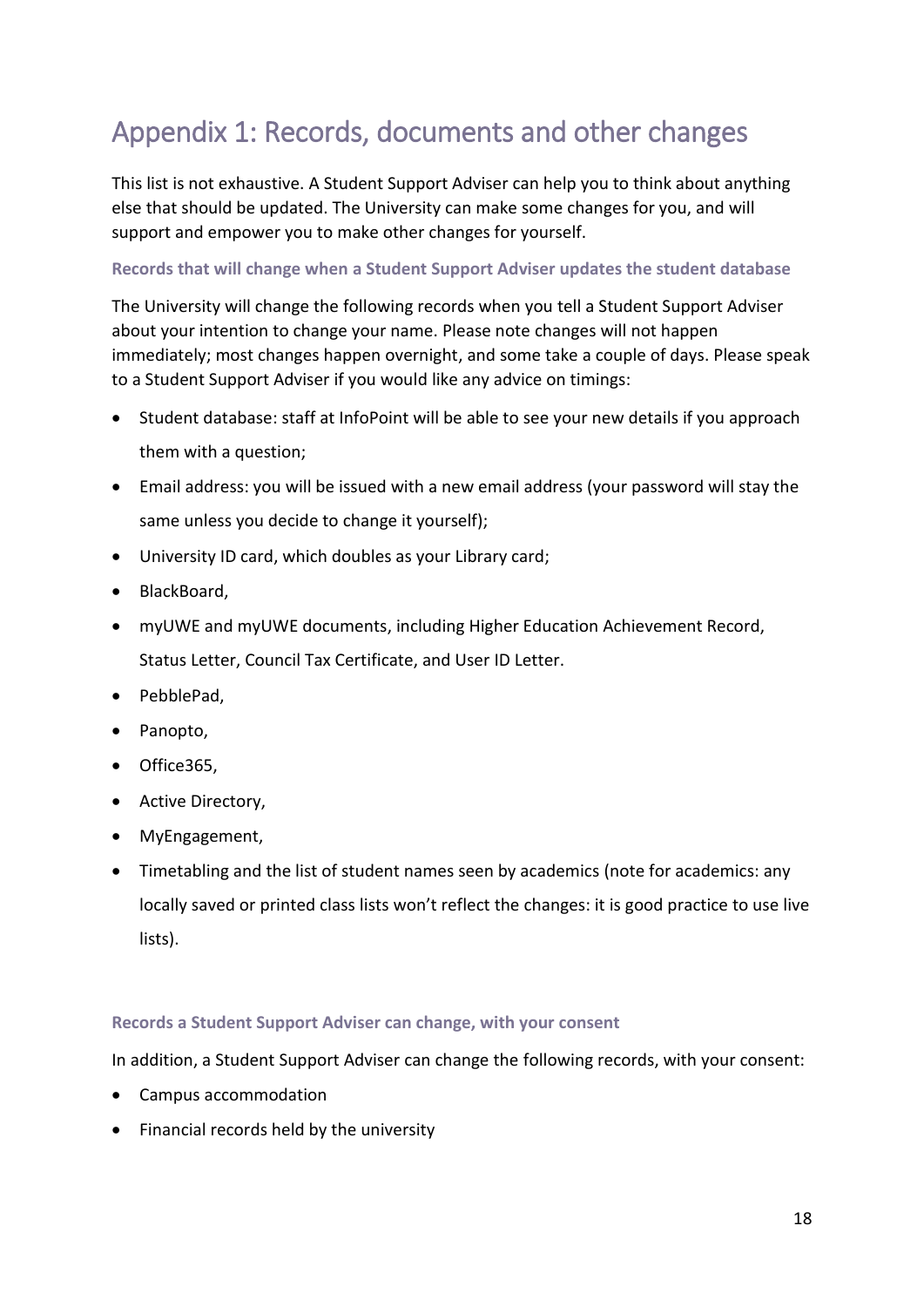#### **Records you will need to change**

If you would like the following records to change, you will need to contact the relevant organisation:

- Student Finance
- Any Students' Union committee, Course Rep, Elected Officer, or student society contact details;
- National Union of Students (NUS) card / Totum card;
- Volunteer / mentor ID badges;
- Professional / learned body membership cards;
- Centre for Sport (the Centre for Sport has a photo of each member on their system, which you can decide to change);
- Placement ID cards;
- Other key contacts: doctor, dentist, bank / credit card / building society, utility companies, phone and broadband providers, council tax exemption etc.

#### **Other records you may wish to consider**

This last section covers records that cannot be amended, or records that the university holds for some students, but not all students (for example, Wellbeing Service records). This list is not exhaustive.

With your consent and from the date agreed with you, the University will endeavour wherever possible to amend or destroy records held which make reference to your former name and/or gender marker. Any records which cannot be amended will be stored confidentially; you will be made aware of these records and of who, if anyone, can access them. Please be aware that this may require us to disclose your identity to a small number of staff members, although only with your explicit consent.

If you are aware of a record that may be held somewhere we wouldn't normally be able to access, e.g. Wellbeing Service, disability / SpLD, or medical services, you should consider whether these records need to be changed and whether you are comfortable disclosing their existence so that colleagues can make the appropriate changes.

- Photographs;
- Enrolment forms, finance records;
- Personal tutor records;
- Wellbeing /Disability /Access West of England records;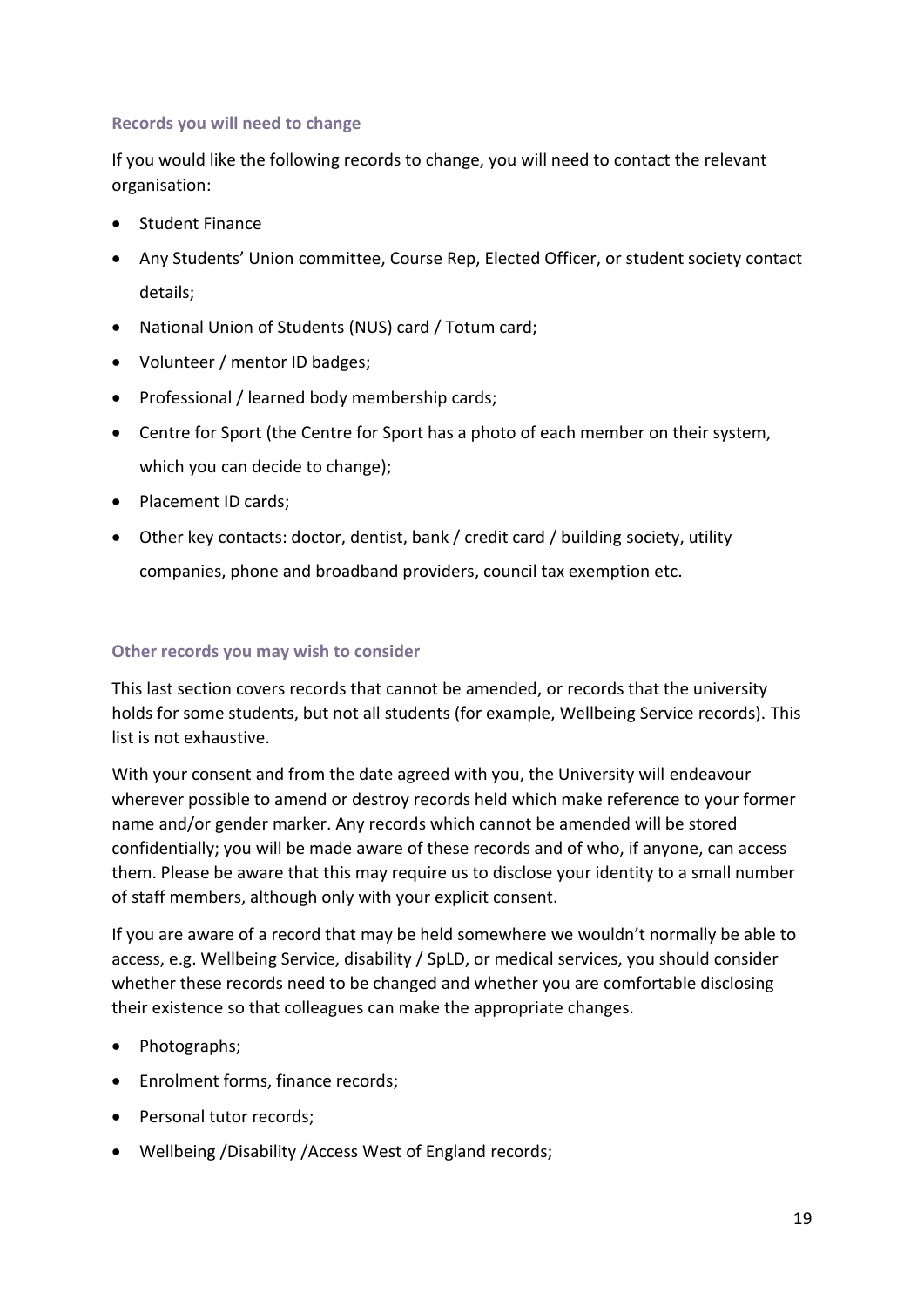- Any conduct records, if you have reported misconduct, or if you have been reported relating to misconduct;
- Assessment offences records;
- Accredited learning applications (if you are a Direct Entrant, or if you have transferred internally from one UWE Bristol course to another);
- Volunteering and mentoring records;
- Funders, sponsors or employers (including Apprentices' employers);
- Committee minutes and records, for example, boards of study or academic boards.

#### **Related things to consider:**

A Student Support Adviser can help you think through and resolve these questions:

- Would you like academic staff or other students to know anything about your transition or gender identity? If so, would you like a Student Support Adviser to notify academic members of staff on your behalf, or would you like to do this yourself? If you would like support, how and when would you like this done?
- Do you attend any minuted university or Students' Union meetings? Consider asking the Chair to officially note your transition during minuted proceedings if appropriate. Alternatively, consider asking the Chair to thank you for your services under your old name, and welcome you as a new committee member under your new name. Please note: you may not be able to amend historical minutes.
- Genuine Occupational Qualifications: Are there any Genuine Occupational Qualifications during your programme of study, placements, volunteering or other work-based learning? Some roles may be more likely than others to include Genuine Occupational Qualifications, such as roles within counselling, social care, NHS, charities, schools.
- Ceremonies: During awards ceremonies, what name will be used if you have not legally changed your name or informed any family or other supporters of your trans identity? Consider: what will appear on the certificate? What will be read out?

#### **Useful links**

Legal processes and identification documentation, if you chose to pursue that route: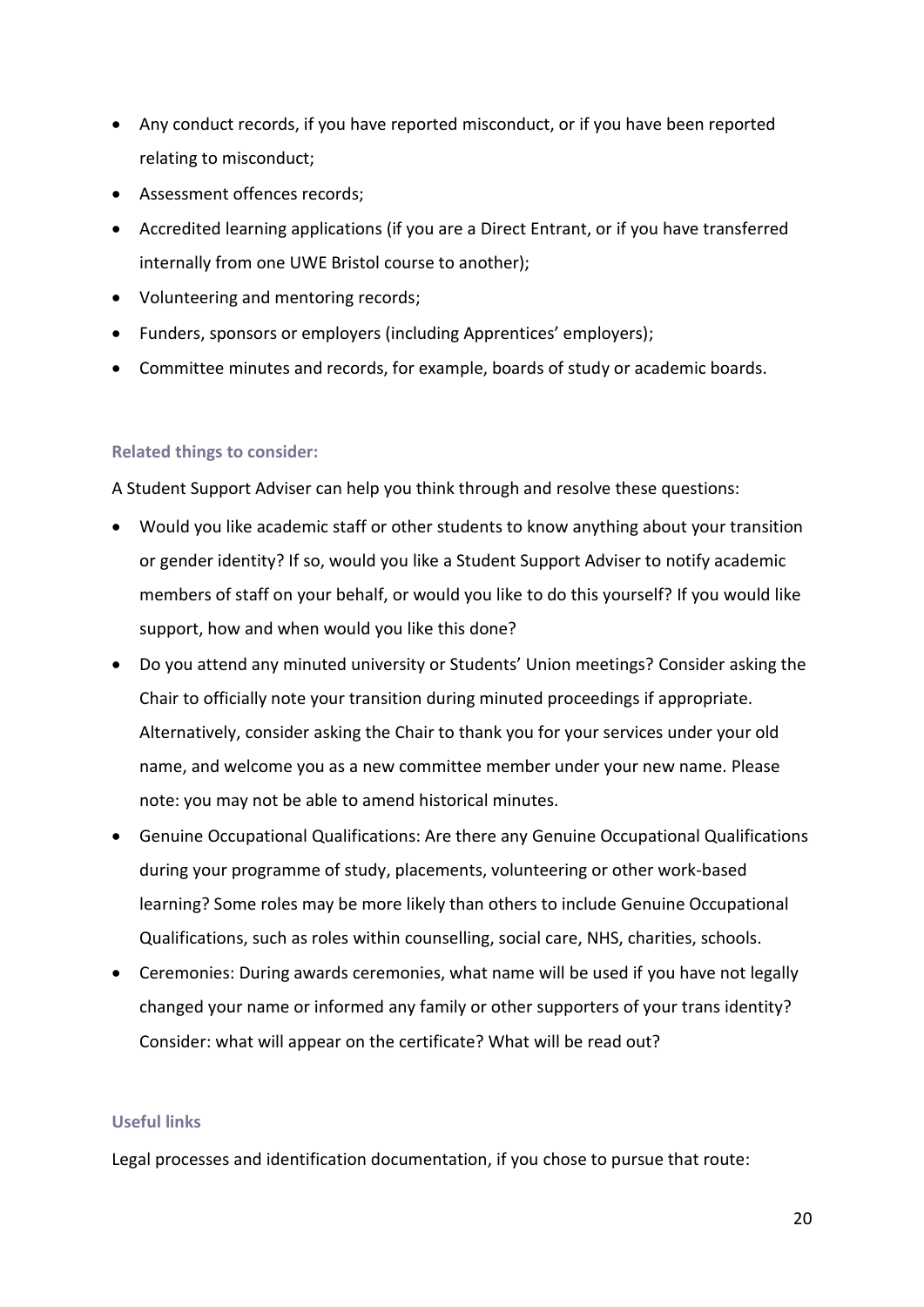- Complete a [Statutory Declaration of Change of Name,](https://www.gov.uk/government/publications/statutory-declarations) or change your name by Deed [Poll.](https://www.gov.uk/change-name-deed-poll) Note that Statutory Declarations are recommended by Press for Change, and the Scottish Transgender Alliance, as Statutory Declarations do not have to be enrolled, which avoids both the cost and the public record elements of a Deed Poll. You can find a template on their website: [https://www.scottishtrans.org;](https://www.scottishtrans.org/)
- Apply for [a Gender Recognition Certificate;](https://www.gov.uk/apply-gender-recognition-certificate)
- Apply for a new [Birth Certificate,](https://www.gov.uk/correct-birth-registration) [Driving License](https://www.gov.uk/change-name-driving-licence) or [Passport.](https://www.gov.uk/changing-passport-information/gender)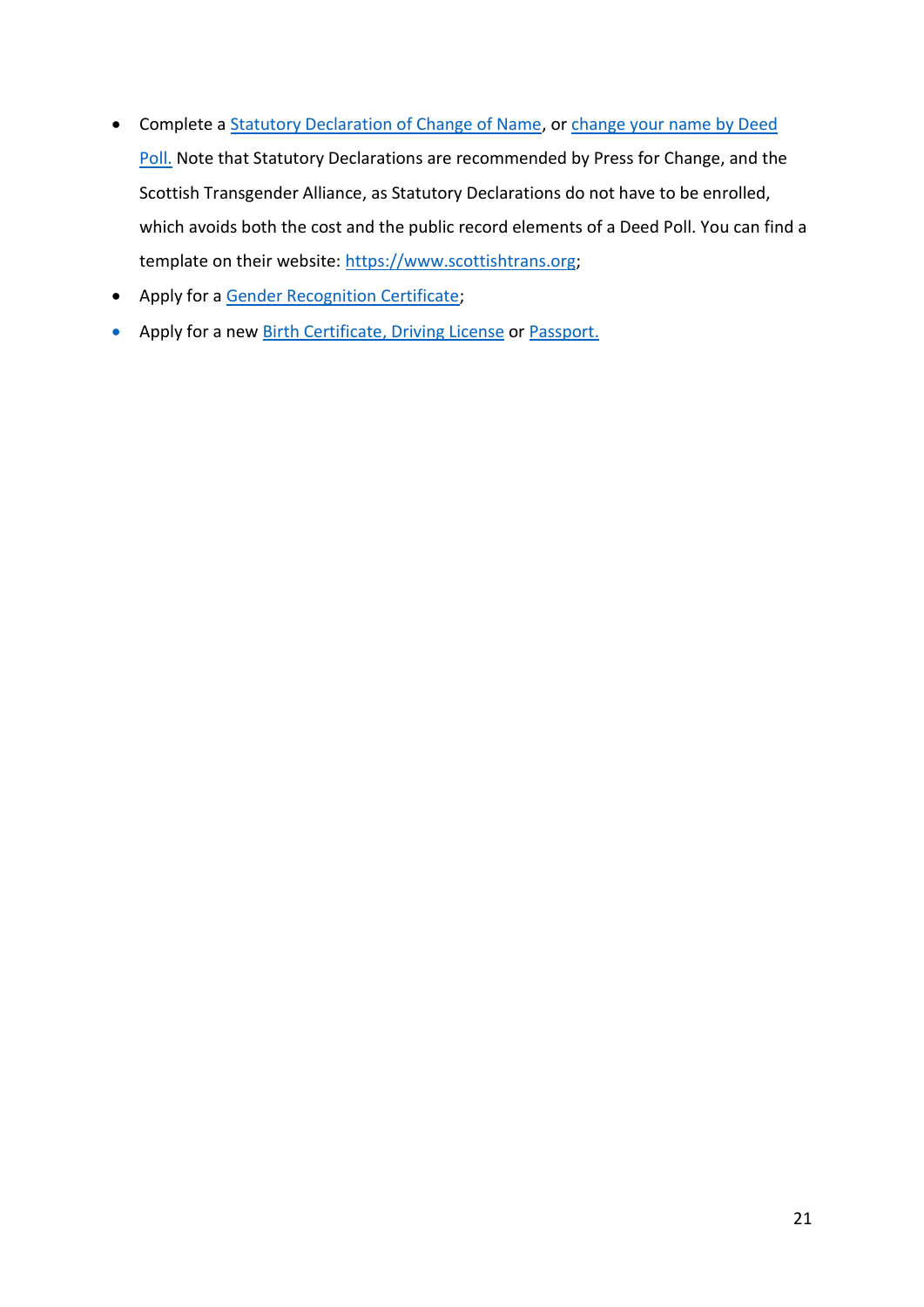## Appendix 2: Glossary of terms

In order to understand trans issues, it is important to be aware of the variety of terms that may be used both socially and legally.

Terminology changes and its use can be highly individualised. It is important to be mindful of trends in language as a students or member of staff may associate with a term perceived by some, even members of the same community, to be inappropriate.

This glossary covers the terms used in this Policy and Guidance, and is based on AdvanceHE guidance.

#### **Acquired gender**

A legal term used in the Gender Recognition Act 2004. It refers to the gender that a person who is applying for a gender recognition certificate (GRC) has lived for two years and intends to continue living in. **Affirmed gender** may be used when a person has transitioned but has decided not to apply for a GRC.

These terms have relevance outside of the legal context: some people use the term acquired gender to describe their identity, while other people prefer to use affirmed gender, without reference to the legal process.

#### **Gender**

Gender refers to the cultural and social distinctions between men and women. It consists of three related aspects: a society's constructed **gender roles**, norms and behaviours which are essentially based on the sex assigned at birth; **gender identity**, which is a person's internal perception of their identity; **gender expression**, which is the way a person choses to outwardly express their gender. Gender does not necessarily represent a simple binary choice: some people have a gender identity that cannot be defined simply by the use of the terms woman or man. It should be noted that for the purposes of UK law, sex is binary: people can only be male or female.

#### **Gender expression**

While gender identity is subjective and internal to the individual, gender expression refers to all of the external characteristics and behaviours that are socially defined as either masculine or feminine, such as clothing, hairstyle, make-up, mannerisms, speech patterns and social interactions.

It is best practice to not assume someone's gender identity on the basis of their gender expression. If you are not sure, it is best to ask a person how they would like to be addressed.

#### **Gender incongruence and gender dysphoria**

**Gender incongruence** is a medical term used to describe a person whose gender identity does not align, to a greater or lesser extent, with the sex assigned at birth. Where this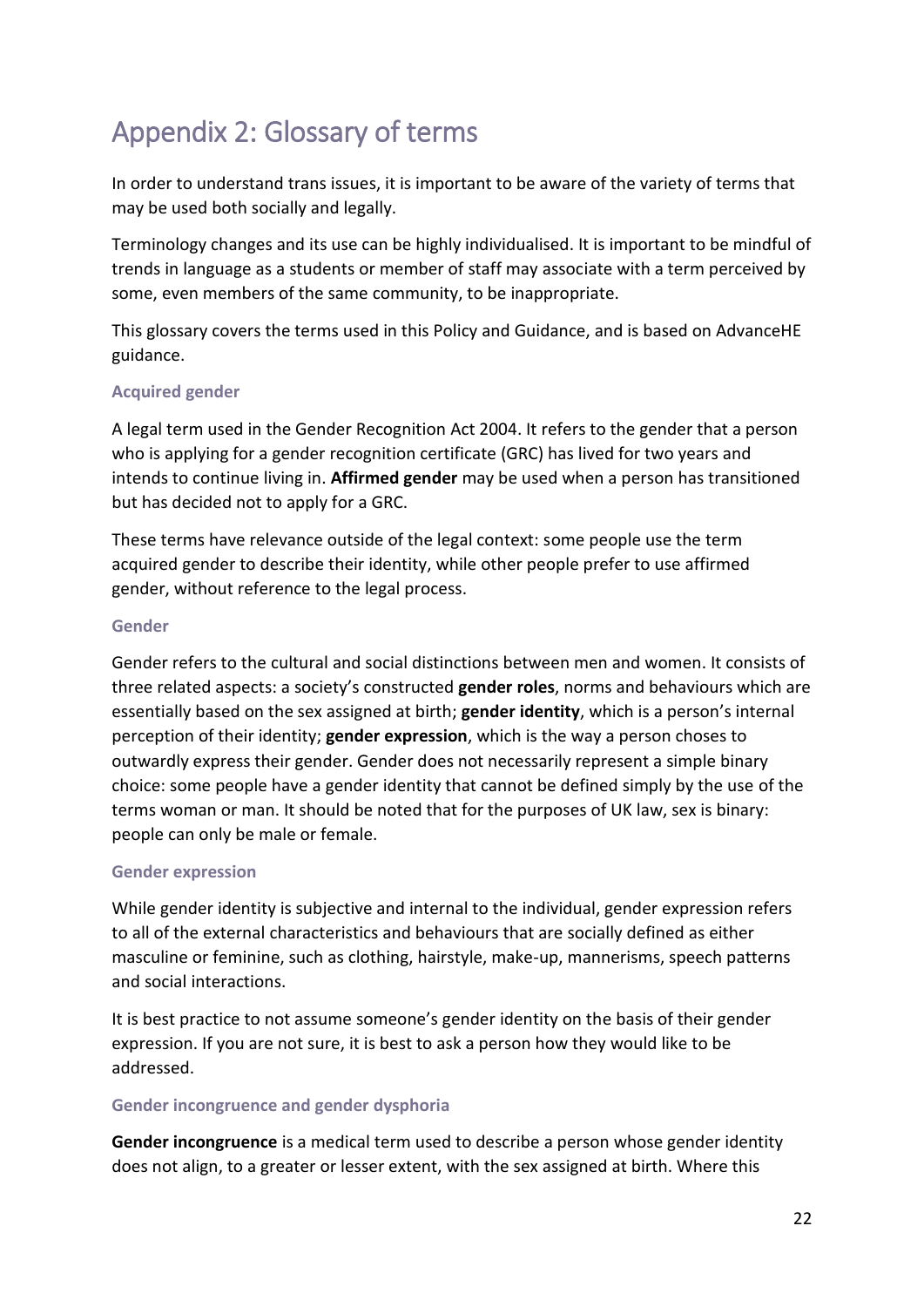causes discomfort it is known as gender dysphoria. **Gender dysphoria** is a medical term describing the discomfort or distress caused by the discrepancy between a person's gender identity (their psychological sense of themselves as men or women) and the sex they were assigned at birth (with the accompanying primary or secondary sexual characteristics and / or expected social gender role)'.<sup>2</sup>

In order to qualify for NHS medical assistance to transition, a trans person in the UK must have a diagnosis of gender dysphoria.

#### **Gender reassignment**

The legal term used in the Equality Act 2010 to describe the protected characteristic of anyone who 'proposes to undergo, is undergoing or has undergone a process (or part of a process) for the purpose of reassigning the person's sex by changing physiological or other attributes of sex'.

This is the protected characteristic that protects trans people from discrimination, victimisation and harassment in employment, education and when using services. The Act requires no medical supervision or interventions for a trans person to be afforded protection.

#### **Gender recognition certificate**

-

Gender recognition certificates (GRC) are issued by the gender recognition panel under the provisions of the **Gender Recognition Act 2004**. The holder of a full GRC is legally recognised in their affirmed gender for all purposes and is issued a new birth certificate. A full GRC is issued to an applicant if they can satisfy the panel that they fulfil all the criteria outlined in the Gender Recognition Act. Applicants can be UK residents or from recognised overseas territories who have already acquired a new legal gender. The Act requires that the applicant is over 18, has, or has had, gender dysphoria, has lived in their affirmed gender for two years prior to the application (known as 'real-life experience', or 'experience'), and intends to live permanently according to their acquired gender status. An individual does not need a GRC to change their gender markers or to legally change their gender on other documents, such as passports.

Some trans staff and students may be asked by a gender identity clinic to provide confirmation from their institution that they are undertaking real-life experience or experience.

**It is never appropriate to ask a trans person for a GRC and asking is regarded as unlawful** because it breaches their right to privacy. Once a person has obtained a GRC their gender history can only be disclosed where there are explicit exceptions in law:

<sup>2</sup> [www.nhs.uk/Livewell/Transhealth/Documents/gender-dysphoria-guide-for-gps-and](http://www.nhs.uk/Livewell/Transhealth/Documents/gender-dysphoria-guide-for-gps-and-other-health-care-staff.pdf)[other-health-care-staff.pdf](http://www.nhs.uk/Livewell/Transhealth/Documents/gender-dysphoria-guide-for-gps-and-other-health-care-staff.pdf)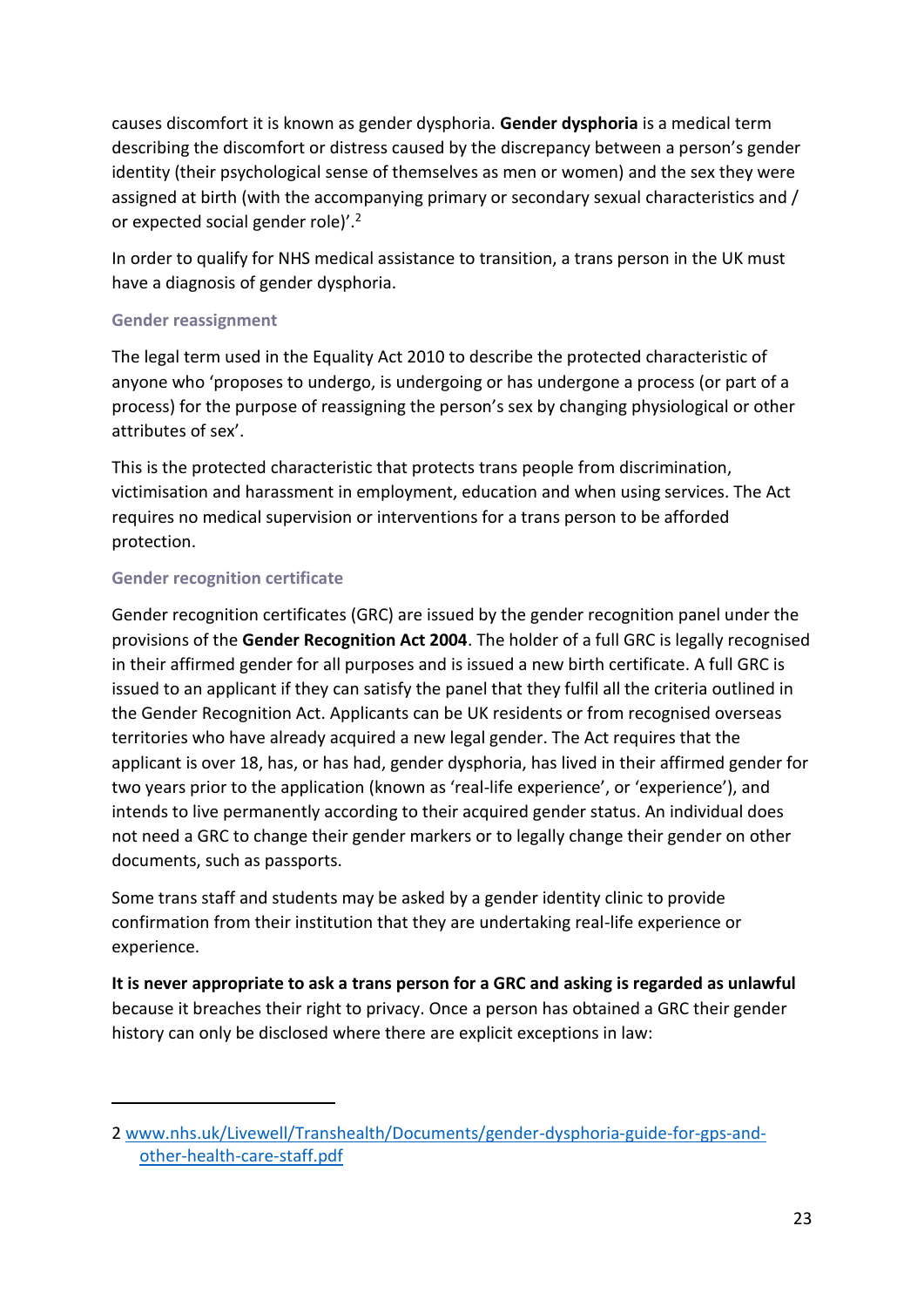- in accordance with an order of or proceedings before a court or tribunal, when it is strictly relevant to proceedings
- for the purposes of preventing or investigating crime, where it is relevant
- for the purposes of the social security system or a pension scheme

See relevant parts of the guidance referring to trans student or staff for the forms of identification that you can ask a trans person to provide, should you need to.

#### **Intersex/Variations in Sex Characteristics (I/VSC)**

Intersex/Variations in Sex Characteristics (I/VSC) is an umbrella term covering a whole range of people born with variations in sex characteristics which do not always fit society's perception of male or female bodies. Sex characteristics are naturally occurring genetic, chromosomal, gonadal, anatomical and hormonal variations.

Some people prefer to use the term Variations in Sex Characteristics (VSC), others prefer to use the term intersex, whilst others use the terminology directly related to their specific condition (i.e. medical diagnosis).

I/VSC is not a gender identity or a sexual orientation. People born with a variation in sex characteristics, like any other people, can have a wide range of sexual orientations and gender identities. People with some I/VSC conditions are covered under the Equality Act definition of disability so are entitled to access Reasonable Adjustments.

The University acknowledges that the experiences of people born with a variation in sex characteristics are diverse and aspires to extend appropriate support and protection relevant to their individual circumstances.

#### **Legal sex**

A person's 'legal' sex is determined by the sex on their birth certificate and the assumption made at birth is that their gender status (boy/man or girl/woman) matches.

For the purposes of everyday life (including banking, personal identification and travel), a person's legal sex may not be the same as their self-identified gender. For instance, a trans woman can have identity documents such as a passport, driving licence and employment records based upon her gender as female, but still have a birth certificate which reflects the male sex assigned at birth.

#### **Lesbian, gay, bisexual, trans plus (LGBT+)**

While being trans or having a trans history is different from sexual orientation, the forms of prejudice and discrimination directed against trans people can be similar to those directed against lesbian, gay, bisexual plus (LGB+) people and historically the two communities have coexisted and supported each other. As a result, advocacy and support groups often cover LGBT+ issues. Trans people can also identify as LGB+.

#### **Non-binary**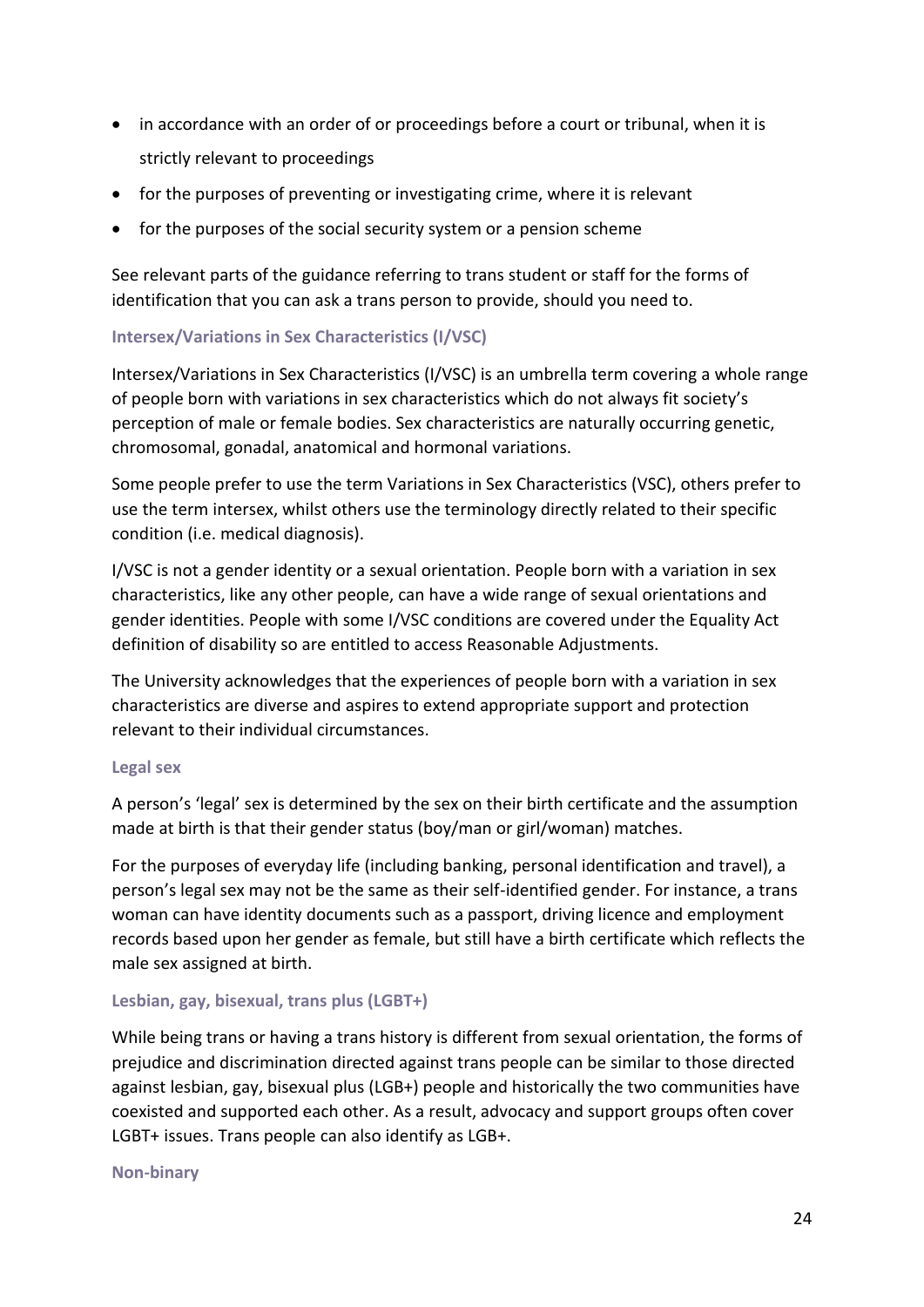Non-binary is used to refer to a person who has a gender identity which is in between or beyond the two categories 'man' and 'woman', fluctuates between 'man' and 'woman', or who has no gender, either permanently or some of the time.

People who are non-binary may have gender identities that fluctuate (genderfluid), they may identify as having more than one gender depending on the context (eg bigender or pangender), feel that they have no gender (eg agender, non-gendered), or they may identify gender differently (e.g. third gender, genderqueer).

Just as with trans people, non-binary people transition and live their lives in various ways – which may or may not include medically transitioning (i.e. taking hormones or having surgeries).

#### **Pronoun**

A pronoun is the term used to refer to somebody for example she or her or hers or herself, or he or him or his or himself. Gender-neutral pronouns include:

- they or them or their or themselves
- che or chim or chis or chimself
- E or Em or Eir or Eirs or Emself
- Per(person) or pers or perself
- Xe or hir or hirs or hirself

#### **Sex**

Sex refers to the biological status of a person as male or female in their physical development. Sex is usually judged on genital appearance at birth but internal reproductive organs, skeletal characteristics and musculature are also sex differentiated.

#### **Sexual orientation**

Sexual orientation is different from gender identity. It describes a person's sexual or romantic attraction to other people, or lack thereof. Trans people, like any other people, can have a wide range of sexual orientations including heterosexual, lesbian, gay, bisexual, asexual, and pansexual.

#### **Trans and transgender**

Trans and transgender are inclusive umbrella terms for people whose gender identity and/or gender expression differ from the sex (male or female) they were assigned at birth. Trans people may describe themselves using one or more of a wide variety of terms, including (but not limited to), trans men and women, non-binary, dual role, gender-queer, third gender, trans feminine and trans masculine. Not all people that can be included in the term 'trans' will associate with it.